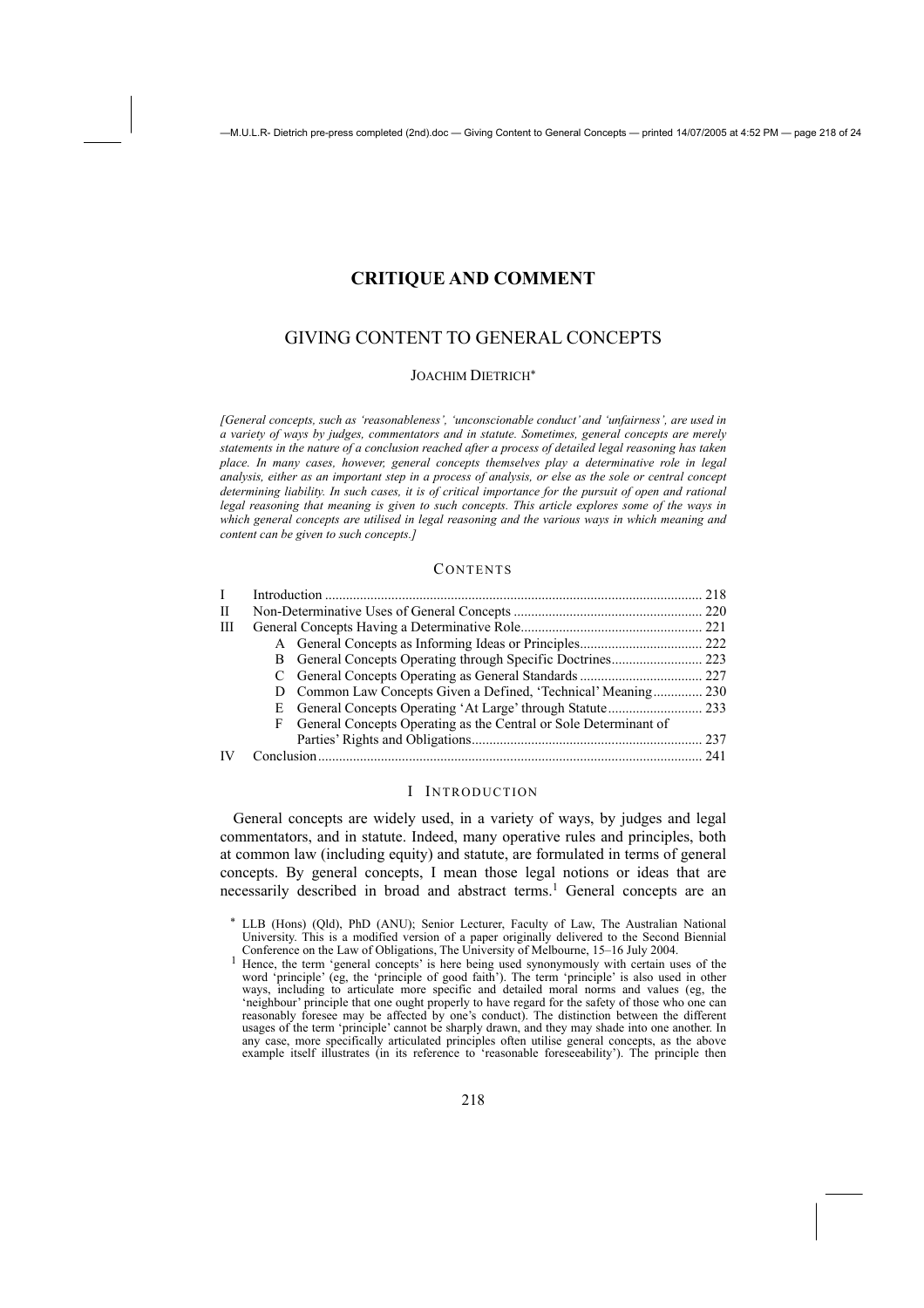essential part of the process of legal reasoning and of the language of law-makers and commentators. Though an exhaustive list of general concepts used in the law is impossible, a few examples include:

- 1 'reasonableness', as used, for example, (a) in the context of tort law, with its concepts of 'reasonable care' and the 'reasonable person', and (b) as part of the notions of 'reasonable reliance' and 'reasonable expectations' (such as in estoppel);
- 2 'unconscionability', or more specifically, equitable and statutory prohibitions against 'unconscionable' (or 'unconscientious') conduct;
- 3 'good faith' conduct as a general obligation in the performance of contracts;
- 'unfair, harsh or unconscionable' contracts, or 'unjust' contracts, under legislation for the review of contracts;
- 5 'misleading' conduct, as prohibited by s 52 of the *Trade Practices Act 1974*  (Cth) ('*TPA*'), and state *Fair Trading Act* equivalents;2
- 6 'unjust enrichment', though as we will see below, recent usage of this concept purports to limit its operation as a general concept and convert it into an (almost rule-based) analytical formula.

These examples are obviously selective and reflect my own interests. No doubt other examples exist beyond the realm of private law. Importantly, many, or perhaps most, of these concepts cannot be *defined*. But this fact does not necessarily inhibit their useful operation. As Bigwood stated, a principle's 'vagueness is not a sufficient ground for repudiating it. Many concepts in our law are vague but manageable. Indeterminacy warrants care in application rather than rejection.'3

Despite, or perhaps because of, the widespread and repeated use of general concepts (and their obvious legal significance), their use often goes unchallenged. At other times, however, lawyers have expressed concerns about the potential for discretionary decision-making that such concepts may permit or justify. Commentators criticise the insufficient certainty in predicting the outcomes of disputes<sup>4</sup> due to the application of general standards and the consequential exercise of broad discretion by judges.<sup>5</sup> The focus of these attacks

 Similarly, in relation to 'good faith', it is said that its use raises 'endless uncertainty' as to its scope and operation: Roger Brownsword, 'Positive, Negative, Neutral: The Reception of Good

serves a more normative function, whereas the general concept contained within it has a more descriptive function (describing the boundaries of the moral principle).<br>
<sup>2</sup> See, eg, *Fair Trading Act 1999* (Vic) s 9.<br>
<sup>3</sup> Rick Bigwood, 'Conscience and the Liberal Conception of Contract: Observing Basic Distinc-

tions' (2000) 6 *New Zealand Business Law Quarterly* 3, 9 (citations omitted). See also Paul Finn, 'Unconscionable Conduct' (1994) 8 *Journal of Contract Law* 37, 37: 'It is surprising … how many of the core concepts, principles and institutions in the law cannot be captured in definition'; Jane Stapleton, 'Good Faith in Private Law' (1999) 52 *Current Legal Problems* 1, 10.

<sup>4</sup> Such criticism is made particularly in the context of commercial transactions.<br> $\frac{5}{2}$  See as exiticisms of the impropriate diffusive provisions in the TPA by Pe

<sup>5</sup> See, eg, criticisms of the 'unconscionability' provisions in the *TPA* by Robert Baxt and Joel Mahemoff, 'Unconscionable Conduct under the *Trade Practices Act* — An Unfair Response by the Government: A Preliminary View' (1998) 26 *Australian Business Law Review* 5; Ross Buckley, 'Sections 51AA and 51AC of the *Trade Practices Act 1974*: The Need for Reform' (2000) 8 *Trade Practices Law Journal* 5. Further, see the discussion, below n 26, of criticisms made by Peter Birks of 'unconscionability' in equity.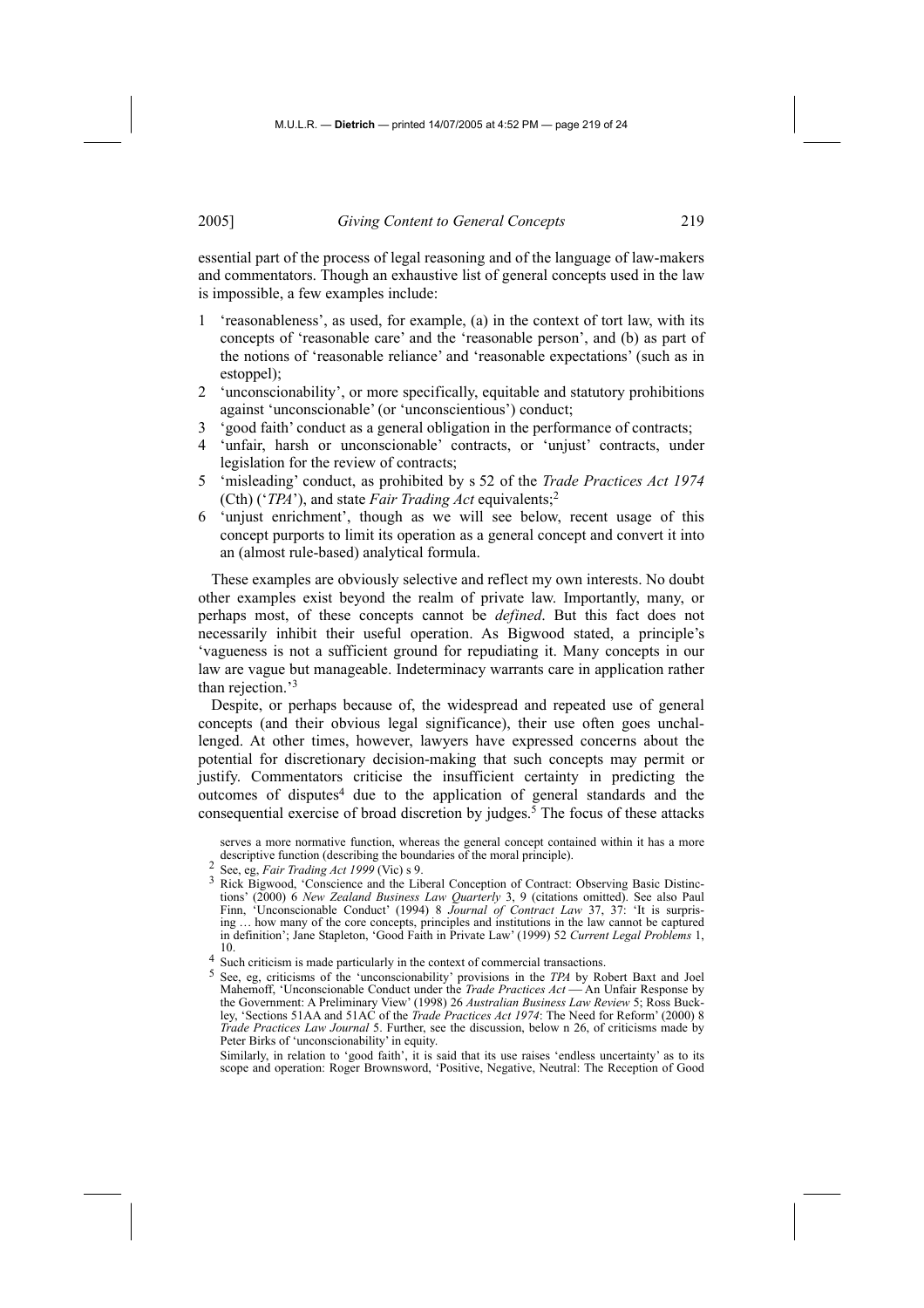has been oddly selective, for they focus on only specific examples of general concepts, rather than on the use of general concepts themselves throughout the  $law<sup>6</sup>$ 

Whatever the merits of these criticisms (and their force will vary according to the way in which a general concept is utilised, as discussed below), the use of general concepts is pervasive. This paper explores some of the ways that general concepts are utilised in legal reasoning and the fundamental question which arises because of their use: how is meaning or content given to these concepts? The answer to this question will vary according to the functions that the general concepts perform. As will be seen, there is considerable variation among the determinative roles performed by general concepts. First, however, it is necessary to note two uses of general concepts that are not of interest for the purposes of this paper.

#### II NON-DETERMINATIVE USES OF GENERAL CONCEPTS

There are at least two ways in which general concepts are used that need little further explanation or discussion, because the concepts do not have any significant role in determining parties' legal rights and obligations. Firstly, general concepts such as 'unfairness' or 'unconscionability' are sometimes used to avoid articulating the reasons for a particular outcome altogether. These appeals to general concepts may also function as a rhetorical or argumentative device intended to persuade, but otherwise not explaining how a particular outcome was reached. In such cases, no attempt is made to give content or meaning to the concept. Like appeals to 'justice', it 'is the same thing as banging on the table: an emotional expression which turns one's demand into an absolute postulate … [such] words are persuasion, not argument'.7 As Justice Gummow stated extra-curially, terms such as 'unconscientious' 'are employed on occasion as if,

 I consider that many of these criticisms and concerns are misplaced. Indeed, as I have previously argued, the development of the law in terms of broadly-stated concepts encompassing general standards of conduct (rather than narrowly-confined rules) will allow for more transparent and hence predictable and certain — decision-making processes by the courts. Such developments may also achieve outcomes which are more consistent with modern expectations of justice. See Joachim Dietrich, 'Commercial Transactions: The Challenge from Equity' (2004) 2 *Journal of International Commercial Law* 353.

6 In this context, attacks on discretionary decision-making focus on discretion in the application of existing general principles to the facts of a particular case, a process which is said to import considerable scope for subjective determination. This is importantly different to the debate about discretion in the sense of judges' capacity to change the law where such law is considered outdated or inappropriate. This is a debate that is usually conducted with reference to the label 'judicial activism', 'an overworked cliché that lies mainly in the eye of the beholder': Justice Keith Mason, 'What Is Wrong with Top-Down Legal Reasoning?' (2004) 78 *Australian Law Journal* 574, 586. Birks' focus of attack is on the former use of discretion: see below n 26. Justice J D Heydon, 'Judicial Activism and the Death of the Rule of Law' (2003) 23 *Australian Bar Review* 110, is chiefly concerned with the latter type of discretion.

7 Alf Ross, *On Law and Justice* (1958) 274.

Faith in English Contract Law' in Roger Brownsword, Norma Hird and Geraint Howells (eds), *Good Faith in Contract: Concept and Context* (1999) 13, 16. Brownsword sums up these concerns: 'good faith presupposes a set of moral standards against which contractors are to be judged, but it is not clear whose (or which) morality this is': at 16. Consequently, good faith can be seen as 'a loose cannon in commercial contracts': at 16. See also at 15–21 for a summary of other criticisms made of good faith.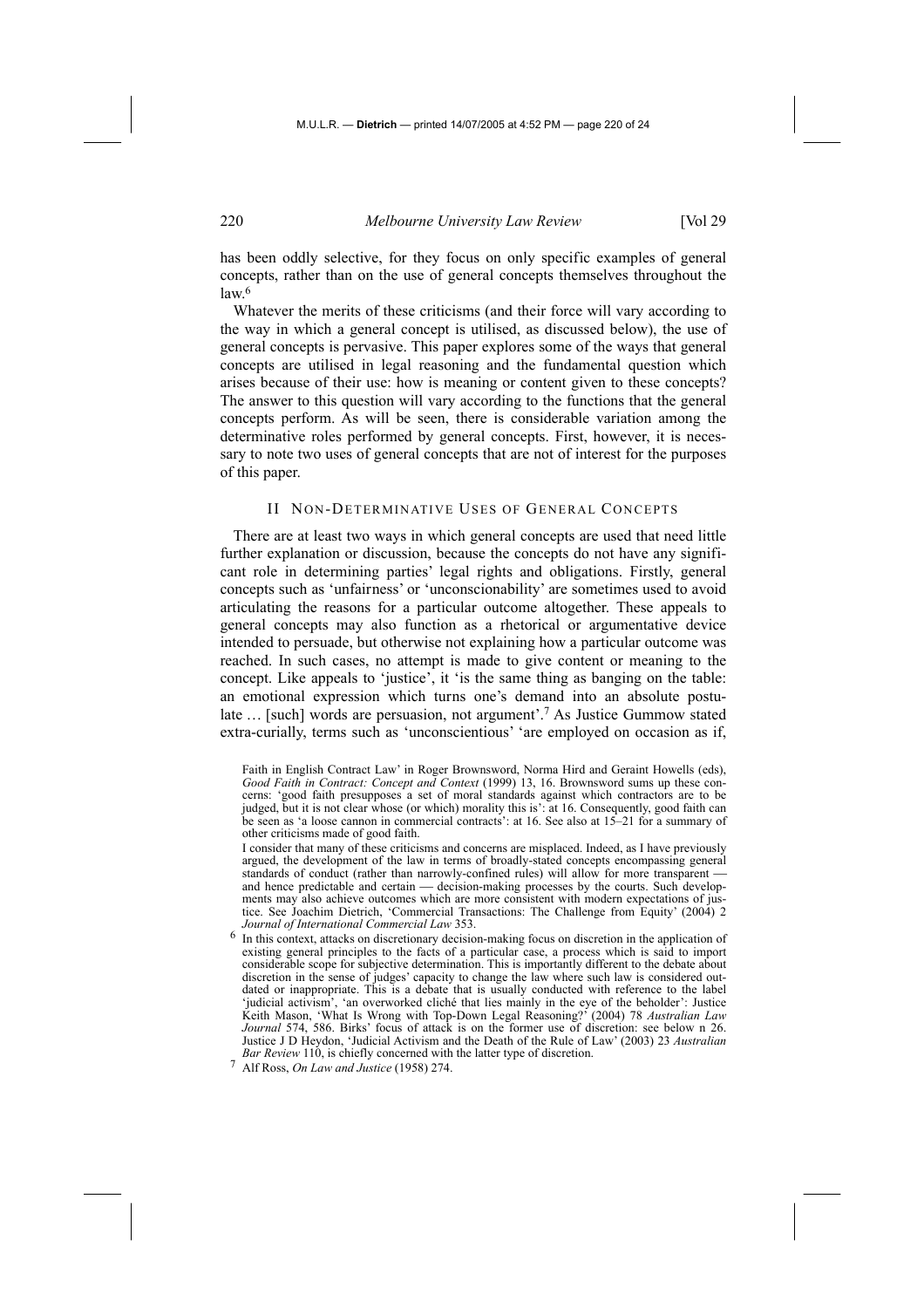plucked from the air and applied to describe particular facts, they indicate all that has to be said to explain why and how equitable relief is available.'8 To the extent that such devices are used to avoid transparent legal reasoning or justification for decisions, they are unacceptable. We rightly demand that judges' decisions 'are constrained by consistency and accountability: they must articulate convincingly and publicly the reasons for the choices made.'9 I am reluctant to give recent examples of courts avoiding explanation through the use of labels such as 'unfair'; but we are certainly familiar with such devices from earlier cases.

A second use of general concepts sees them applied in judgments and argument as conclusory labels attached after a more specific process of reasoning has been completed. In other words, the general concept is an ex post facto label applied once the legal analysis is completed, albeit that it may also be intended to add further weight or moral persuasiveness to the conclusion reached. I consider this to be a perfectly acceptable use of general concepts. It may indicate the broad moral principles or general ideas at work in the law, without avoiding more specific reasoning to justify decisions. Examples include the use of 'unconscionability' in *Garcia v National Australia Bank Ltd*,<sup>10</sup> where the joint judgment acknowledged that to describe the transaction as 'unconscionable is to characterise the result rather than to identify the reasoning that leads to the application of that description.'11

Of interest, however, are circumstances in which general concepts perform a more determinative role, ranging from the general concept forming *part of* the process of determining legal outcomes, to being the *central* or *sole* determinant. The ways in which courts and commentators give content to these general concepts vary considerably, and depend on the use made of these concepts.

#### III GENERAL CONCEPTS HAVING A DETERMINATIVE ROLE

Using examples, I will consider six ways in which courts and commentators use, and have sought to give meaning to, general concepts. These six groups are non-exhaustive and obviously overlap and interrelate. They are not intended to

- 8 Justice William Gummow, 'Equity: Too Successful?' (2003) 77 *Australian Law Journal* 30, 31. Justice Gummow cites John McGhee (ed), *Snell's Equity* (30th ed, 2000) vii, wherein it is noted that the use of such terms 'may have masked rather than illuminated the underlying principles at stake<sup>\*</sup>
- 9 See Bigwood, above n 3, 9, writing in relation to the choices judges make on the basis of conscience-based concepts.
- 
- conscience-based concepts. 10 (1998) 194 CLR 395 ('*Garcia*'). 11 Ibid 409 (Gaudron, McHugh, Gummow and Hayne JJ) (citations omitted). More controversially, I would argue that some uses made of unjust enrichment similarly exemplify such a process: see, eg, the detailed reasoning of the High Court in *Pavey & Matthews Pty Ltd v Paul* (1987) 162 CLR 221 ('*Pavey*'). Additional statements invoking unjust enrichment appear to be little more than conclusions which further justify the Court's decision, rather than necessary steps in reaching that decision. Others would disagree with this characterisation and instead view unjust enrichment as an essential step in the reasoning in *Pavey*, and critical to the shaping of restitutionary claims in that case and generally. See especially Keith Mason and John Carter, *Restitution Law in Australia* (1995) 29–31. In particular Deane J's judgment in *Pavey* (1987) 162 CLR 221, 256 lends support to that position, though his Honour does consider that the circumstances of liability 'are unlikely to be greatly affected by the perception that the basis of such an obligation … is preferably seen as lying in restitution'.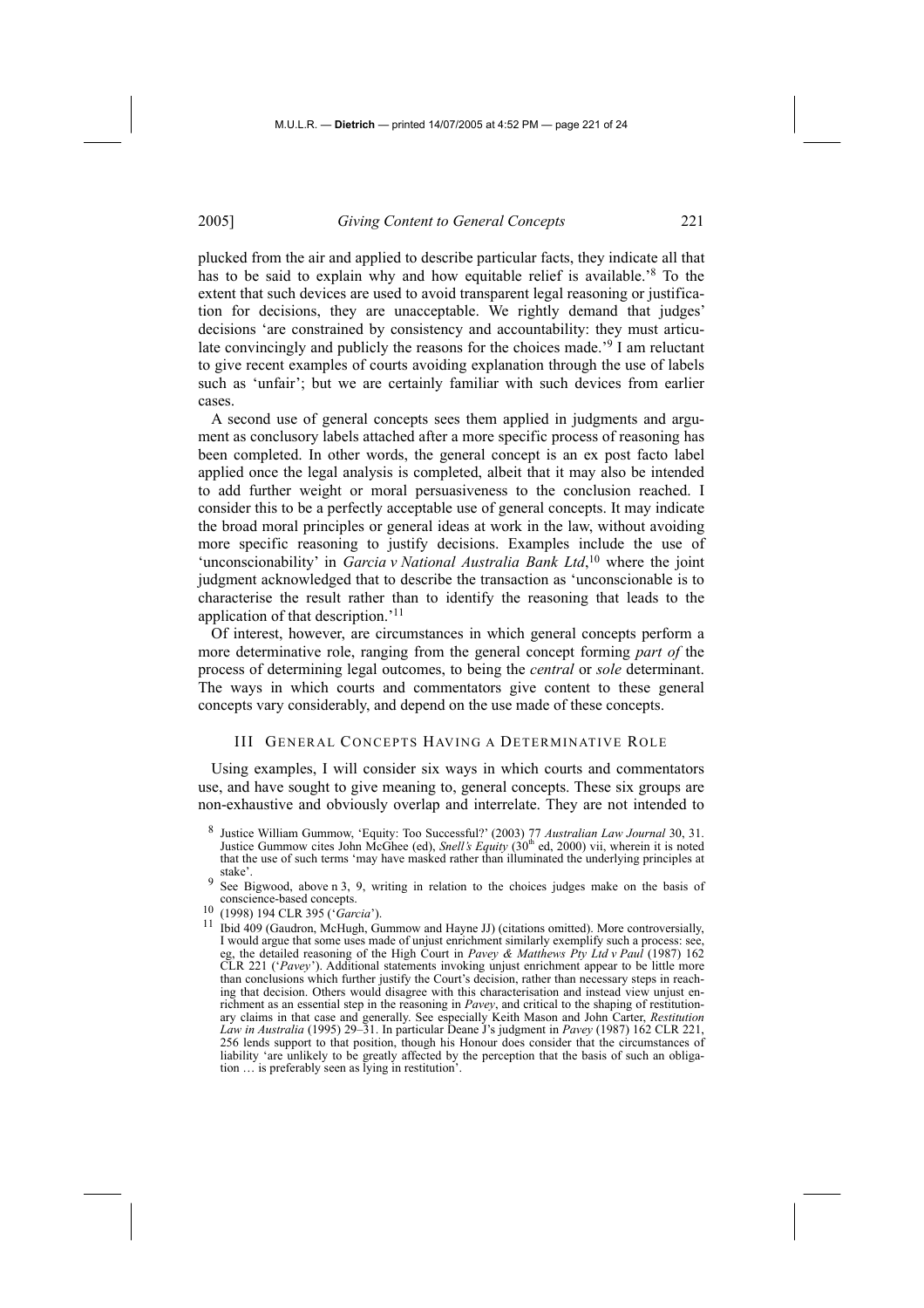be discrete categories. Indeed, many general concepts perform several functions, depending on the context in which they are used. The order in which the different examples are considered is deliberate and significant. The categories are arranged in order of increasing determinative effect; thus the general concepts in the later categories have a more critically determinative role in deciding legal rights. The uses of general concepts range from these terms having merely a guiding role, to being themselves tests of liability. Hence, the effectiveness of giving meaning and content to the concepts becomes more critical in the later categories. The six groups are as follows (the main example(s) to be discussed in each follow in brackets):

- 1 General concepts as informing ideas or principles (certain uses of 'unjust enrichment').
- 2 General concepts that determine rights and obligations through the 'filters' of specific doctrines and their elements, whilst at the same time imposing standards of conduct ('unconscionability' in equity).
- 3 General concepts operating as broad standards derived from existing case law, but extrapolated from there and given more general application ('good faith').
- 4 Common law general concepts given a specific, 'technical' meaning that operate much like statutorily defined rules ('unjust enrichment' theory).
- 5 General concepts operating 'at large', through their legislative codification as the basis upon which rights and obligations are adjudicated ('unfair, harsh or unconscionable' and 'unjust' contracts).
- 6 General concepts operating as the *central* or *sole* determinant of parties' rights and obligations ('reasonable care').

I accept, of course, that the categorisation of several of the above examples may prove to be controversial.

# A *General Concepts as Informing Ideas or Principles*

I propose to say little about the use of general concepts as informing ideas or principles at work in the operation of specific rules of law, precisely because little can be asked of the concepts, as little is made of them.12 The use some commentators, albeit dwindling in number and largely uninfluential,<sup>13</sup> have made of unjust enrichment illustrates this category. Commentators, such as Professors Stoljar and Sutton,<sup>14</sup> do not make extravagant claims for the concept as they understand and use it. 'Unjust enrichment' here has some explanatory

<sup>&</sup>lt;sup>12</sup> Cf Steve Hedley, 'Unjust Enrichment as the Basis of Restitution — An Overworked Concept' (1985) 5 *Legal Studies* 56, 66, particularly his analysis of the applications of unjust enrichment,

by commentators such as those discussed below.<br>My own views might suggest that I should be included in this group, except for the fact that my scepticism about unjust enrichment makes me question at times whether it is even useful as an informing idea.

<sup>&</sup>lt;sup>14</sup> See Samuel Stoljar, *The Law of Quasi-Contract* (2<sup>nd</sup> ed, 1989); Richard Sutton, 'Unjust Enrichment' (1981) 5 *Otago Law Review* 187.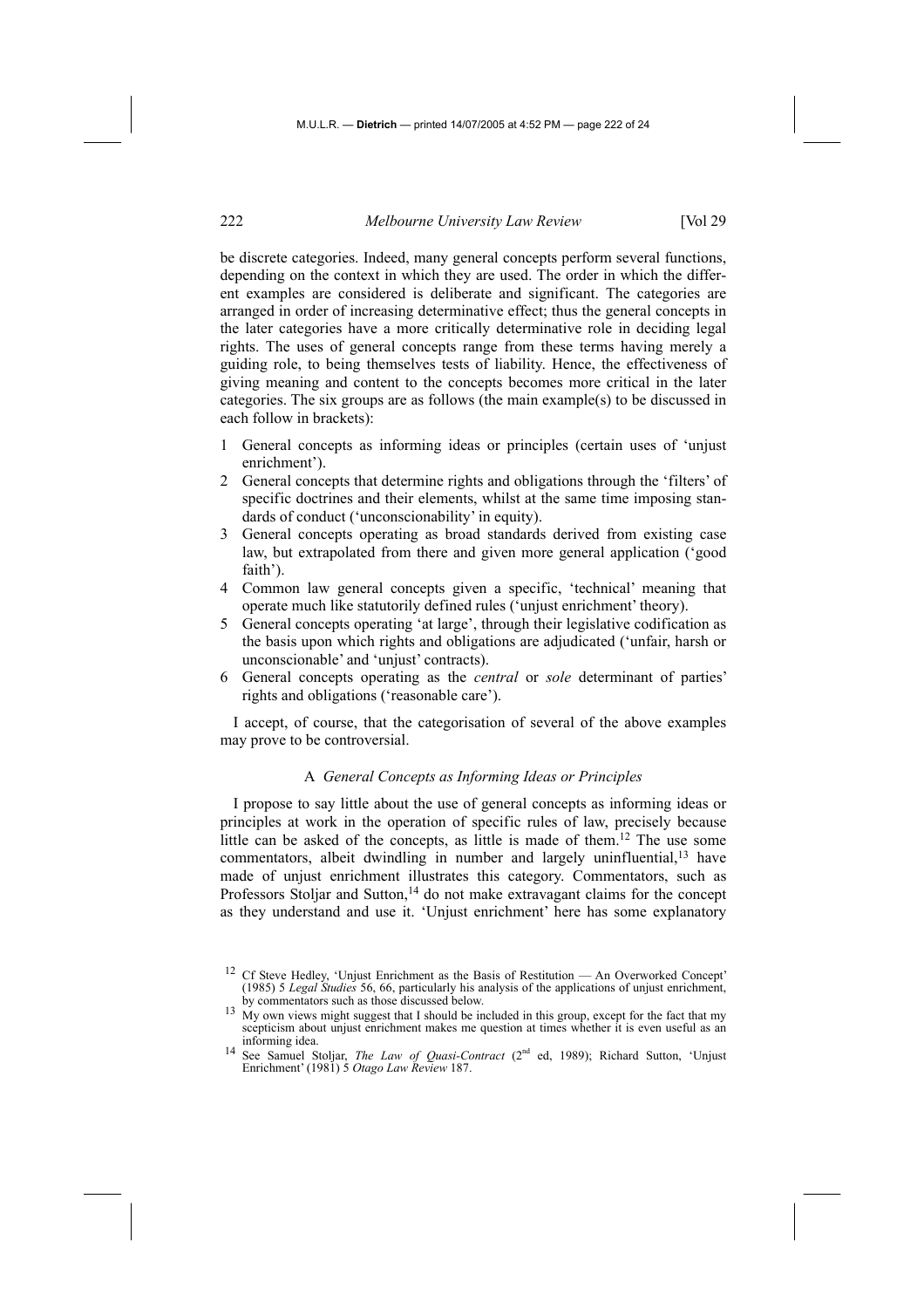value, and is perhaps descriptive of a legal state of affairs needing redress.15 However, it has a very limited, if any, analytical or determinative function.

Instead, commentators such as Stoljar seek to give greater clarity to the concept by resorting to more specific principles, rules and concepts that determine legal liability. Similarly, Professor Finn suggests that one use of 'unconscionability' is as 'an organising idea informing specific equitable rules and doctrines which do not in terms refer to, or require an explicit finding of, unconscionable conduct.'16

Obviously, the use of general concepts as informing ideas shades into and may be little different from the (largely) non-determinative use of general concepts as ex post facto labels, considered above.17

#### B *General Concepts Operating through Specific Doctrines*

Of more interest is the increasing judicial use of general standards, described by broad concepts, to determine liability. Such concepts are flexible legal tools capable of giving effect to principles of justice and fairness in a wide variety of contexts (albeit by resort to familiar legal techniques and by analogy with established categories).18 One way effect is given to such general concepts is through specific doctrines, an element or aspect of which is based on a general concept, or that are particularisations of this general concept.19 'Unconscionability' in equity is a good example.

Although unconscionability remains a dynamic and indeterminate notion, which seeks to test the standards of a defendant's conduct against some benchmark, it is important to stress that the question of whether conduct is unconscionable does not roam at large. The notion of unconscionability only comes into play (in equity, at least) $20$  by reference to the specific requirements and operative criteria of individual doctrines informed by that notion.21 Unconscion-

- <sup>15</sup> I would add that this role need not be confined to the law of restitution, with which unjust enrichment is usually associated.
- <sup>16</sup> Finn, 'Unconscionable Conduct', above n 3, 38. Finn considers four uses of unconscionability: see below nn 19 and 32 and accompanying text, though these do not correspond exactly with my characterisations.
- 
- 
- 17 See above nn 10–11 and accompanying text.<br>
<sup>18</sup> See generally Finn, 'Unconscionable Conduct', above n 3.<br>
<sup>19</sup> Ibid 38. I have merged together here what Finn describes as two slightly different uses of unconscionability. After considering unconscionability as an informing idea, Finn notes that its second use is to particularise doctrines that 'are conditioned upon the explicit finding of unconscionable conduct': at 38. A third use of unconscionability is as a distinct doctrine which crystallises one species of unconscionable conduct as a distinct doctrine (eg. unconscionable dealing).
- lises one species of unconscionable conduct as a distinct doctrine (eg, unconscionable dealing). 20 The position is otherwise in relation to unconscionability under ss 51AB, 51AC of the *TPA*. See
- below Part II(E). 21 See further Joachim Dietrich, *Restitution: A New Perspective* (1998) 48, expressing a view endorsed by French J in *Australian Competition and Consumer Commission v C G Berbatis Holdings Pty Ltd* (2000) 96 FCR 491, 502: unconscionability in equity is 'subject to limitation in its factual field of operation by the existence of specific doctrines.' French J's ultimate decision in the case was overturned by the Full Court of the Federal Court of Australia in *C G Berbatis Holdings Pty Ltd v Australian Competition and Consumer Commission* (2001) 185 ALR 555. A subsequent appeal to the High Court was dismissed: (2003) 214 CLR 51. Cf Bigwood, above n 3, 10, who notes, in relation to the operation of 'conscience' in equity, that 'the inquiry is channelled, and hence disciplined, through specific rules and criteria that express the unconscionability idea, and, in turn, serve the desirable purpose of compelling [j]udges to focus the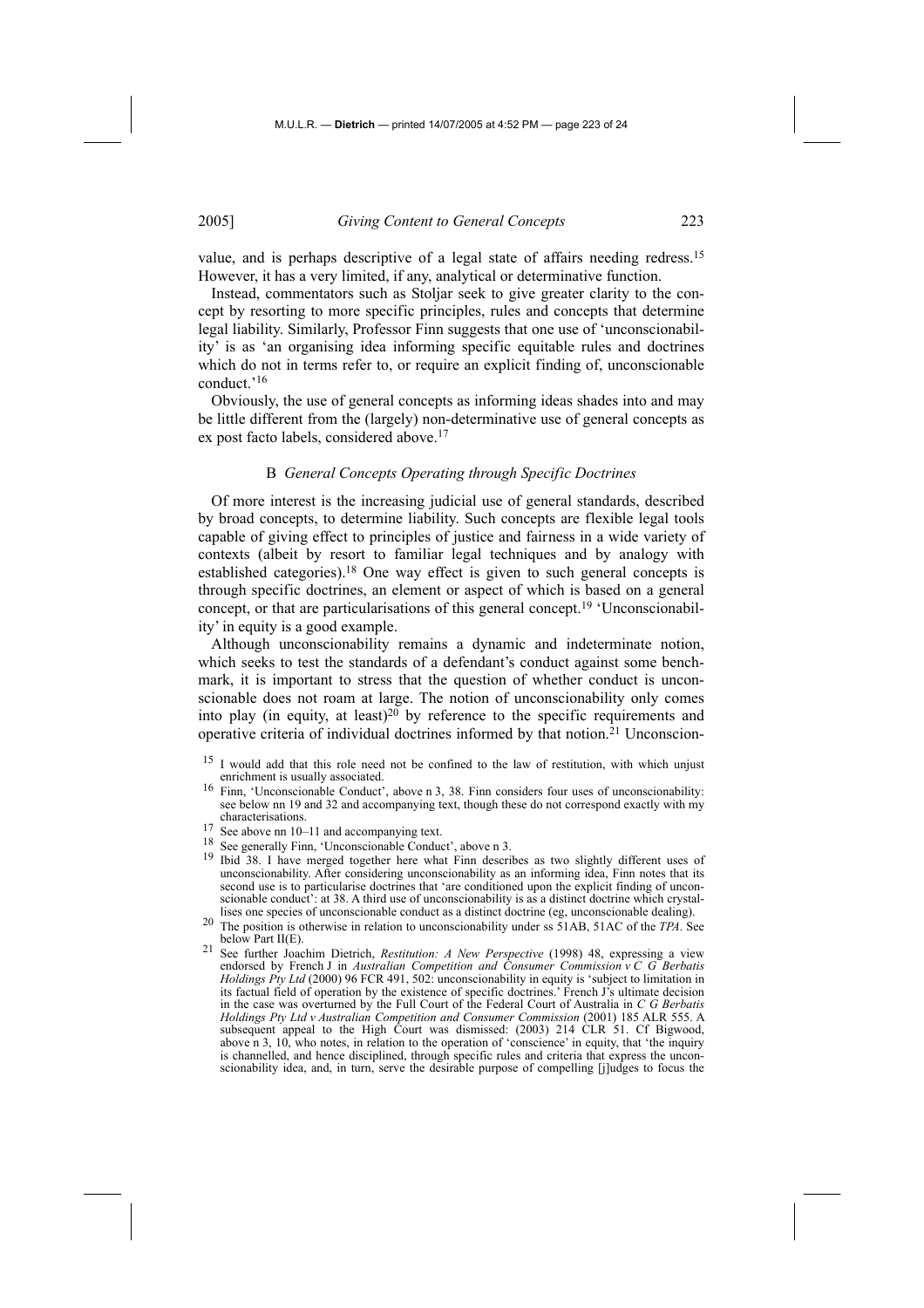ability, then, has developed 'in its many guises.'22 The concept, therefore, only comes into play when the operative criteria of the specific doctrine have 'filtered out' most fact situations. In other words, the question of whether someone's conduct is unconscionable is asked only after certain specific requirements have been met. Promissory estoppel provides an example. Only after there has been: (1) the creation of an expectation or assumption by the conduct or representations of the defendant; (2) on which the plaintiff has reasonably relied; and (3) in a way that would prove detrimental if that expectation were departed from, will the courts determine whether it would be unconscionable for the defendant to act in a manner contrary to that expectation by insisting on his or her legal rights (or by denying that any obligation exists).23 The concept is given content by reference to the first three elements enumerated above, $24$  and further interpreted and contextualised by the body of existing case law, which identifies the varying operation in specific factual circumstances of the standards of conduct encapsulated by the generalised duty.

The final element of estoppel, namely the reference to 'unconscionable conduct' on the part of the defendant, appears to serve a number of functions. First, it gives effect to the standard encapsulated by the 'unconscionability' notion, as exemplified by the case law. For example, this usually requires that the defendant encouraged or at least knew (or ought to have known) of the plaintiff's detrimentally reliant conduct (otherwise the defendant's conscience is not affected). Second, I would suggest that unconscionability here also operates as a 'catch-all' provision, pointing to a residuary discretion that the courts take into account 'any other relevant circumstances' (similar in effect to general terms in statutory provisions). This reflects the established focus of equity to look 'to every connected circumstance that ought to influence its determination upon the real justice of the case.<sup>'25</sup> In other words, we must not apply doctrines strictly without regard to salient facts, even though these facts are not expressly alluded to in the elements of the doctrines, but which might tilt the outcome in a given case in one direction.

Since the equitable concept of 'unconscionable conduct' is given effect by specific rules and doctrines whose operation is sharpened by the incremental development of those doctrines, vehement criticisms of unconscionability as allowing appeals to idiosyncratic notions of justice fall by the way.26 Indeed, it is

issues and to give precise reasons for their decisions based in conscience'. He considers the role of conscience in contract law and its compatibility with, indeed its role as a logical requirement

- of, liberal conceptions of contract. 22 Paul Finn, 'Equitable Doctrine and Discretion in Remedies' in William Cornish et al (eds), *Restitution: Past, Present and Future: Essays in Honour of Gareth Jones* (1998) 251, 257 (cita-
- tions omitted). See also Finn, 'Unconscionable Conduct', above n 3. 23 Cf Peter Heffey, Jeannie Paterson and Andrew Robertson, *Principles of Contract Law* (2002) 151–6; Andrew Robertson, 'The Statute of Frauds, Equitable Estoppel and the Need for "Something More"' (2003) 19 *Journal of Contract Law* 173, 174.
- <sup>24</sup> These elements are variously stated, sometimes more specifically than the above formulation: see, eg, the six elements identified by Brennan J in *Waltons Stores (Interstate) Ltd v Maher*  (1988) 164 CLR 387, 428–9. Their essence is generally similar.<br>
<sup>25</sup> *The Juliana* (1822) 2 Dods 504, 521; 165 ER 1560, 1567 (Lord Stowell).<br>
<sup>26</sup> For these and other reasons, I would reject Professor Birks' trenchant and
- 
- the notion of 'unconscionability' as being too vague and uncertain, and a recipe for judicial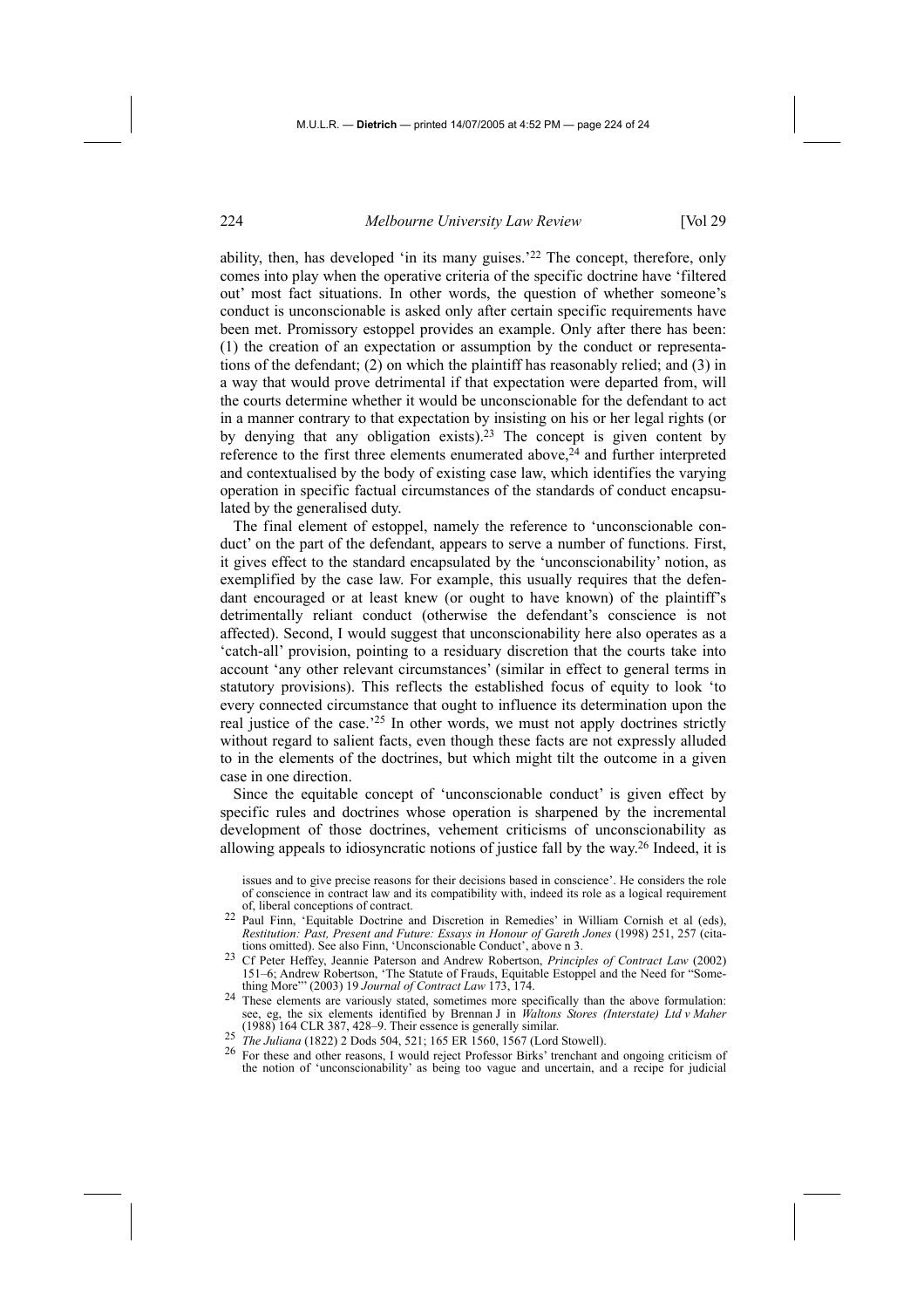precisely because courts restrictively apply these equitable concepts that plaintiffs increasingly resort to statutory provisions that utilise general concepts that more directly ground liability (such as 'misleading conduct' and 'unconscionable conduct' under the *TPA*). Such statutes often vest judges with broad discretionary powers.<sup>27</sup> Hence, the more restrictive the courts are in their application of *equitable* and *common law* general concepts, the more redundant they become. This point is often overlooked by critics.

Of course, since the specific doctrines are but manifestations of the general standard, this means that unconscionability has an important ongoing role as a general principle guiding the development of those doctrines. Importantly, this allows for the development of new specific doctrines. The authors of *Meagher, Gummow & Lehane's Equity: Doctrines and Remedies* have suggested that:

The truth appears to be that all these cases are fairly settled instances of appeals to the conscience of the court, the settlement being the product of an empirical process over the centuries. The door may now appear shut to fresh appeals but the terms in which fraud is seen to appear in various cases will provide sufficient lee-ways for further development.28

The general concept can thus be applied to new  $-$  but similar  $-$  factual scenarios, to which existing doctrines may not necessarily have previously been applied. Despite the denial of the authors of *Meagher, Gummow & Lehane's Equity: Doctrines and Remedies* of any 'fresh appeals', such flexibility may lead to new doctrines being developed over time that give effect to the general concept. These new 'filters' for the general concept, once initial uncertainties and inevitable teething problems are overcome,<sup>29</sup> are also capable of sufficiently certain operation. I would suggest that the remedial constructive trust based on the unconscionable retention of property, as identified in *Muschinski v Dodds*<sup>30</sup> and *Baumgartner v Baumgartner*, 31 is an example of the early stage of development of a new doctrine guided by the general concept. I disagree with criticisms

discretion. For a particularly stinging attack, see Peter Birks, 'Equity in the Modern World: An Exercise in Taxonomy' (1996) 26 *University of Western Australia Law Review* 1, 17, where Birks states that '"unconscionable" is so unspecific that it simply conceals a private and intuitive evaluation'. He goes on to quote the chief of the Gestapo's view in relation to the Holocaust that 'I do fundamentally that for which I can answer to my conscience … I am completely indifferent whether others gabble about breaking the law': at 17 (citations omitted). See also Peter Birks, 'The Law of Restitution at the End of an Epoch' (1999) 28 *University of Western Australia Law Review* 13; Peter Birks, 'Equity, Conscience, and Unjust Enrichment' (1999) 23 *Melbourne University Law Review* 1; Peter Birks, 'Rights, Wrongs, and Remedies' (2000) 20 *Oxford Journal of Legal Studies* 1; Peter Birks, 'Three Kinds of Objections to Discretionary Remedialism' (2000) 29 *University of Western Australian Law Review* 1. For a justifiably severe criticism of this disingenuous argument, see Steve Hedley, 'The Taxonomic Approach to Restitution' in Alastair Hudson (ed), *New Perspectives on Property Law, Obligations and Restitution* (2004) 151, 155–6.

- 
- 27 See, eg, the discussion on such statutes, below Part II(E).<br>
28 R P Meagher, J D Heydon and M J Leeming, *Meagher, Gummow & Lehane's Equity: Doctrines and Remedies* (4<sup>th</sup> ed. 2002) 454.

- 
- 30 (1985) 160 CLR 583. 31 (1987) 164 CLR 137 ('*Baumgartner*').

<sup>&</sup>lt;sup>29</sup> Cf Paul Finn, 'Commerce, the Common Law and Morality' (1989) 17 *Melbourne University Law Review* 87, 98: 'in a period of change such as we have, controversies are by no means stilled'.<br>30 (1985) 160 CLR 583.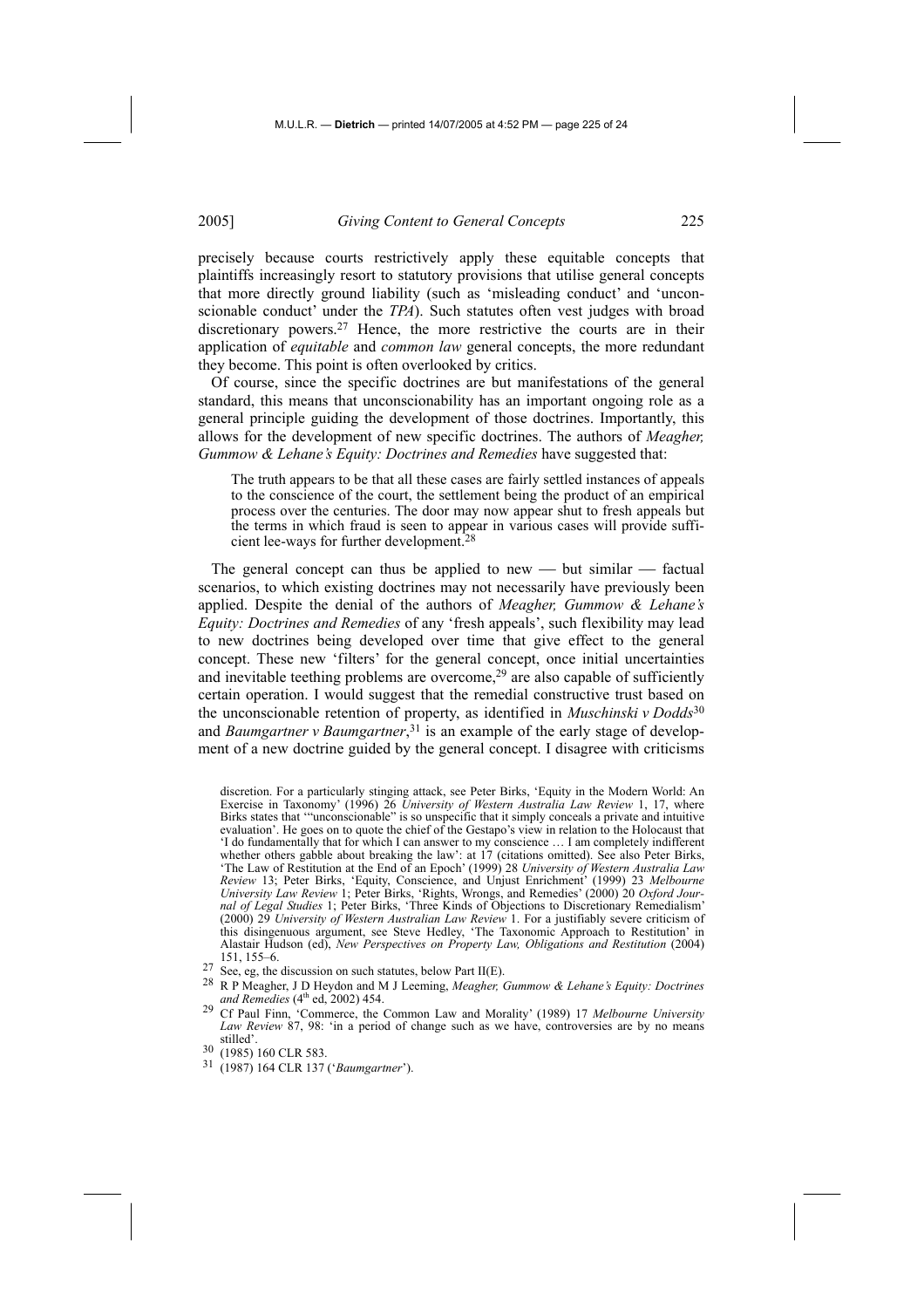of these developments which argue that they allow interference in property rights in too uncertain terms.32 Indeed, the factors activating liability are relatively narrow and are specifically stated in these cases. There needs to be (1) a joint domestic (or commercial)<sup>33</sup> endeavour; (2) valuable contributions made by one party to property in the other's name; and (3) failure of the endeavour or relationship, such that it would be unconscionable to deny the contributing party some share in the property.<sup>34</sup> Subsequent case law has already gone some way to clarifying issues left outstanding by these decisions, such as what types of contribution, of what value, and made over what period of time, activate the liability rule.

This is not to suggest that these equitable principles are particularly suited to resolving these types of domestic property disputes. As others have pointed out, comprehensive legislation is a preferable solution to the underlying social problems.35 But charges that the equitable principles are insufficiently certain ring hollow when the suggested solution to the problems equity is being asked to resolve (perhaps as a last resort) is legislation phrased in the widest possible terms, giving courts a wide discretion to readjust property rights.

It is worth making two final observations about the use of general concepts operating through specific doctrines. First, since the general concepts act as guiding principles for future jurisprudence, they can be used to develop new doctrines and expand existing ones. As such, their use and operation shades into, and becomes similar to, the operation of general concepts as general standards 'not mediated by a discrete doctrine'.36 Second, some specific doctrines do not necessarily give effect to *only one* general concept and the standards it represents. In relation to some doctrines, one can see several general concepts, and their (perhaps competing) values at play, such that the determination of the dispute requires a weighing up of those different values to achieve an appropriate balance. Equitable relief against forfeiture of an interest in property is an example. A number of general concepts are relevant to, and are given effect by, equity's relief against forfeiture. I would suggest that these include notions of 'unconscionable conduct', parties' 'intentions', 'reasonable expectations', 'unjust enrichment', giving effect to 'substance over form', and the protection of interests in 'property'.37

- 32 Cf Finn, 'Unconscionable Conduct', above n 3, 39, who considers that *Baumgartner* exemplifies a fourth use of 'unconscionability' and founds a specific cause of action 'not mediated by a discrete doctrine which channels the cause of action and the available relief.' Hence, he con-<br>cludes: 'We have, potentially, a cause for real uncertainty here': at 39.
- 
- cludes: 'We have, potentially, a cause for real uncertainty here': at 39.<br><sup>33</sup> See, eg, *Carson v Wood* (1994) 34 NSWLR 9.<br><sup>34</sup> Cf *Muschinski v Dodds* (1985) 160 CLR 583, 620 (Deane J); Barbara McDonald, 'Constructive Trusts' in Patrick Parkinson (ed), *The Principles of Equity* (2nd ed, 2003) 721, 788–93. The combination of these factors gives rise to expectations of an ongoing share in certain 'relation-
- ship' property. 35 See Derek Davies, 'Equity and Trusts: What Should Happen when Developments Outpace Origins' in Malcolm Cope (ed), *Equity: Issues and Trends* (1995) 1, 8–11. Such legislation is now widespread: see, eg, *Property (Relationships) Act 1984* (NSW).<br><sup>36</sup> Finn, 'Unconscionable Conduct', above n 3, 39.<br><sup>37</sup> See, eg, *Stem u Medudum* (1998) 165 CLB 489, and mars recen
- 
- 37 See, eg, *Stern v McArthur* (1988) 165 CLR 489, and more recently *Tanwar Enterprises Pty*  Ltd v Cauchi (2003) 201 ALR 359. Where there are a number of principles involved in resolving a legal problem, they may indeed compete. The only way to resolve this conflict is to resort to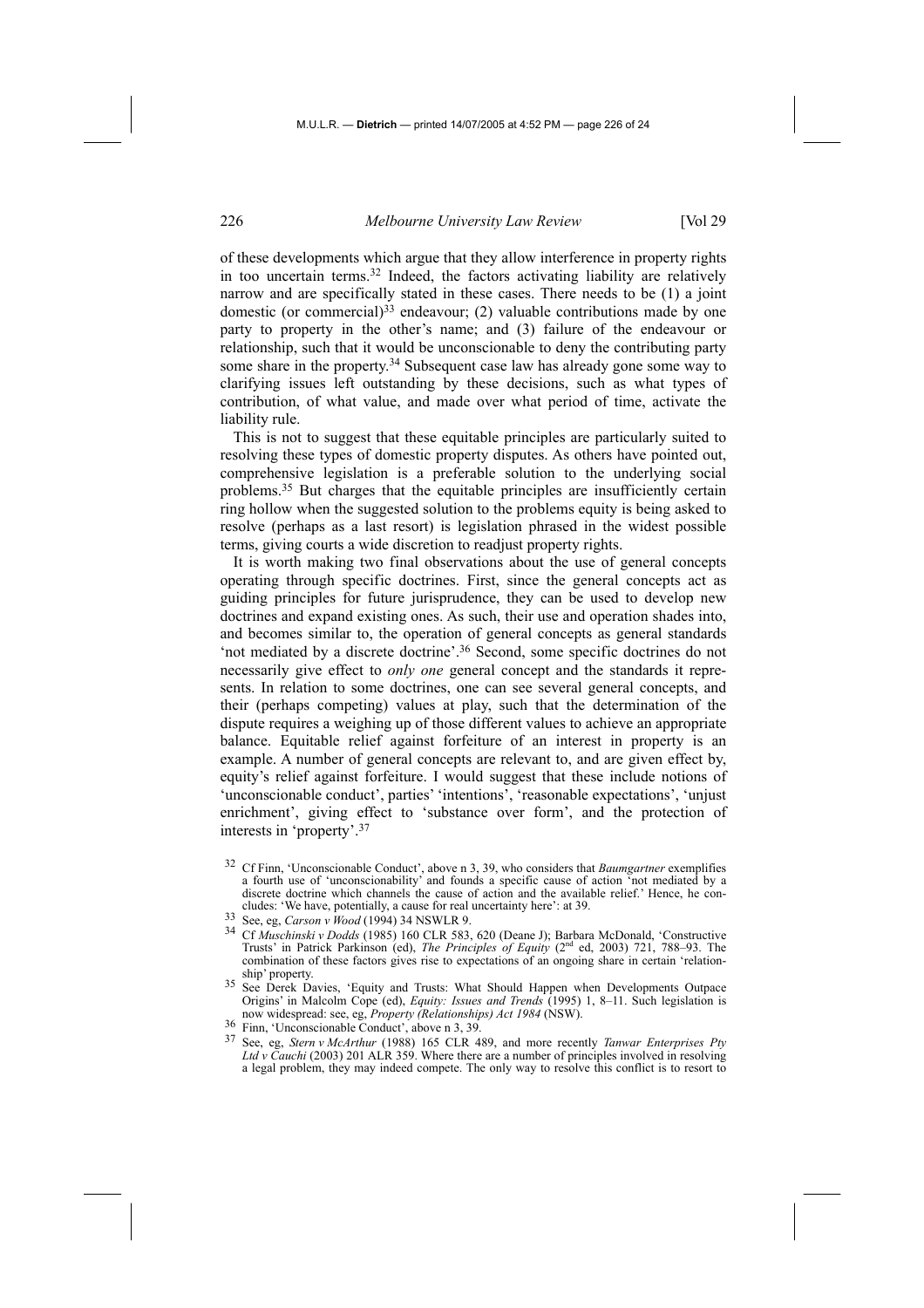### C *General Concepts Operating as General Standards*

Some (non-statutory) concepts do not seem to operate through the filter of specific rule-based doctrines, but instead operate as general standards that apply more widely. For example, consider the implied obligation of 'good faith and fair dealing' in the performance of contracts. How are these standards identified so that they can be applied with sufficient certainty in the law?

In the absence of any authoritative High Court statement on the status of 'good faith' in Australian law,  $38$  I will leave aside the controversy as to the precise status of that concept in Australian law. Undeniably, however, there has been an increasing acceptance of that concept by state Supreme Courts.39 Although 'good faith' appears to have been extrapolated from existing rules of contract law,40 it is a concept that may be seen as having a general operation, being implied into all contracts.41

of Melbourne, 15–16 July 2004. 38 Cf *Royal Botanic Gardens and Domain Trust v South Sydney City Council* (2002) 186 ALR 289, 311–12, where Kirby J queried whether such an obligation is consistent with caveat emptor. There may be such inconsistency if the good faith obligation arises in the context of contract negotiations, but I would suggest there is no such inconsistency with an obligation of good faith in performance of contracts. in performance of contracts. 39 See, eg, Byrne J of the Victorian Supreme Court, in *Far Horizons Pty Ltd v McDonald's* 

*Australia Ltd* [2000] VSC 310 (Unreported, Byrne J, 18 August 2000) [120] who stated that, given the 'considerable body of authority', he proceeded

 on the basis that there is to be implied in a franchise agreement a term of good faith and fair dealing which obliges each party to exercise the powers conferred upon it by the agreement in good faith and reasonably, and not capriciously or for some extraneous purpose. Such a term is a legal incident of such a contract.

 Byrne J cited *Renard Construction (ME) Pty Ltd v Minister for Public Works* (1992) 26 NSWLR 234; *Hughes Aircraft Systems International v Airservices Australia* (1997) 76 FCR 151, 191–3 (Finn J); *Alcatel Australia Ltd v Scarcella* (1998) 44 NSWLR 349, 368–9 (Sheller JA); *Garry Rogers Motors (Aust) Pty Ltd v Subaru (Aust) Pty Ltd* [1999] ATPR ¶41-703, 43 014 (Finkelstein J) as authorities. Cf *Coal Cliff Collieries Pty Ltd v Sijehama Pty Ltd* (1991) 24 NSWLR 1, 26, in which Kirby P considered that 'in some circumstance[s] a promise to negotiate in good faith will be enforceable, depending upon its precise terms'.

 Underlying such developments may be the view that the interests of commerce are promoted by our legal system seeking to enforce moral standards such as 'good faith and fair dealing' and 'good conscience'. Almost 100 years ago, Max Weber observed that:

 the system of commodity exchange, in primitive as well as in technically differentiated patterns of trade, is possible only on the basis of far-reaching personal confidence and trust in the loyalty of others. Moreover, as commodity exchange increases in importance, the need in legal practice to guarantee or secure such trustworthy conduct becomes proportionally greater.

Max Weber, 'Economy of Law (The Sociology of Law)' in Guenther Roth and Claus Wittich (eds), *Economy and Society: An Outline of Interpretive Sociology* (Fischoff et al trans, 1978 ed) 641, 884 [trans of: *Wirtschaft und Gesellschaft: Grundriss der Verstehenden Soziologie*].

40 Cf Stapleton, above n 3, 2, noting the view that good faith is implicit in English law and is given effect through more specific tools.

<sup>41</sup> In the absence of statutory mandate for such developments, however, the operation of such a concept will always be constrained by the needs of the courts to proceed cautiously and to justify any legal developments. Such concepts will be constrained by incremental development, even whilst operating generally.

questions of policy, such as: 'what, ultimately, is the more important societal goal?' or 'what are the economic consequences of a particular decision?' This point was made by Harold Luntz, in a different context, at the Second Biennial Conference on the Law of Obligations, The University of Melbourne, 15–16 July 2004.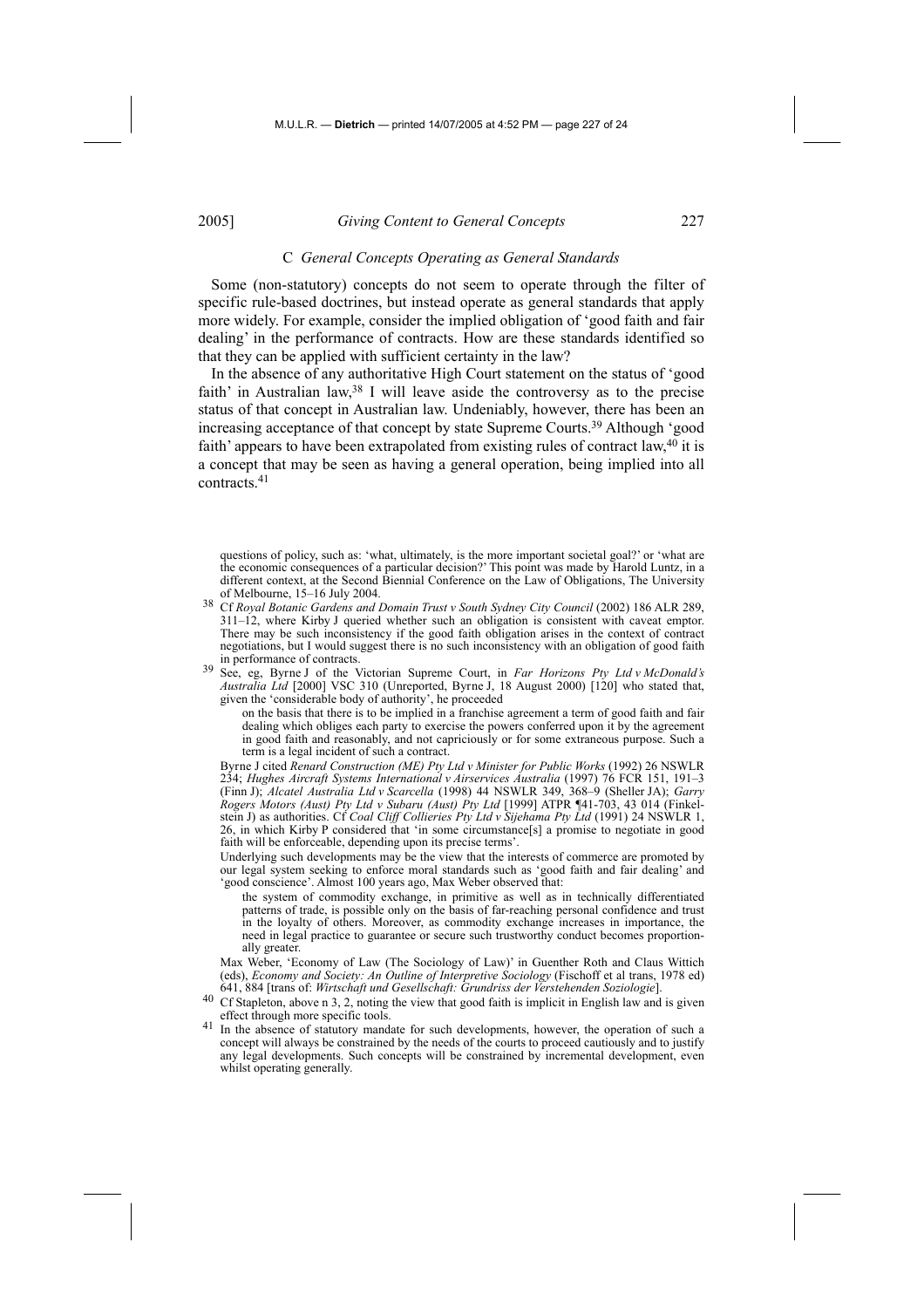Much has been written on the meaning and content of 'good faith and fair dealing'.42 Given this volume of writing, it is inappropriate to consider here the debate as to what, precisely, good faith requires. I can only note *some* of the ways in which content is given to the concept by courts and commentators.

Although the general concept of good faith is not manifested in the form of specific doctrines, it is still restricted in its application. As has been pointed out by commentators such as Jane Stapleton, the general concept will only be 'manifested in the law episodically' and the general principles will be subdued by rules elaborating the specific instances in which the principles will operate.43 Stapleton calls such rules 'incidence' rules, which elaborate three things: namely, 'the situations where the principle will be imposed by the law; the standard it demands in the circumstances; and the remedial response judged appropriate for breach.'44

An example of an 'incidence rule' might be Finn J's summary in *South Sydney District Rugby League Football Club Ltd v News Ltd* of the recent case law in the following terms:

Recent decisions suggest that the implied duty of good faith and fair dealing ordinarily would not operate so as to restrict decisions and actions, reasonably taken, which are designed to promote the legitimate interests of a party and which are not otherwise in breach of an express contractual term  $\dots^{45}$ 

The general concept being limited by incidence rules appears to be a subtly different process to general concepts being manifested in, and limited by, specific doctrines. The general concept is more of a driving force in shaping the law and more attention needs to be paid to the standards encompassed by the general concept. The judicial method of case-by-case development, by analogy to existing decisions, leads to a cautious and constrained incremental approach in the use of the general concept. Undeniably, theory will play a part in the development of the case law.46 As has been pointed out, '[e]ven the professed incrementalist is confronted with deciding what is "an increment too far".'47 Nonetheless, existing case law and reasoning by analogy provides a firm anchorage from which future exploration can commence.

Although 'good faith and fair dealing' operates as a general concept encompassing varying standards of conduct, it has a limited and *specific* operation according to the particular context within which it is being used. One could consider, for example, the growing and substantial case law in the United States on the good faith termination of franchise contracts<sup>48</sup> (the equivalent body of law

- 42 See especially Brownsword, above n 5; Stapleton, above n 3.<br>43 See Stapleton, above n 3, 28–9. In Stapleton's view, the limitations placed upon the *Donoghue v Stevenson* [1932] AC 562 notion of 'reasonableness' provide an example, though I question this later: see below Part II(F).<br>  $^{44}$  Stapleton, above n 3, 29.<br>  $^{45}$  (2000) 177 ALR 611, 696.<br>  $^{46}$  On the importance of theory and 'top-down' reasoning in the development of the common law,
- 
- 
- see Justice Keith Mason, 'What Is Wrong with Top-Down Legal Reasoning?', above n 6.<br><sup>47</sup> Ibid 582, citing *Barrett v Ministry of Defence* [1995] 3 All ER 87, 95 (Beldam LJ).<br><sup>48</sup> See, eg, the discussion of the United State

See, eg, the discussion of the United States law in Dietrich, 'Commercial Transactions', above n 5.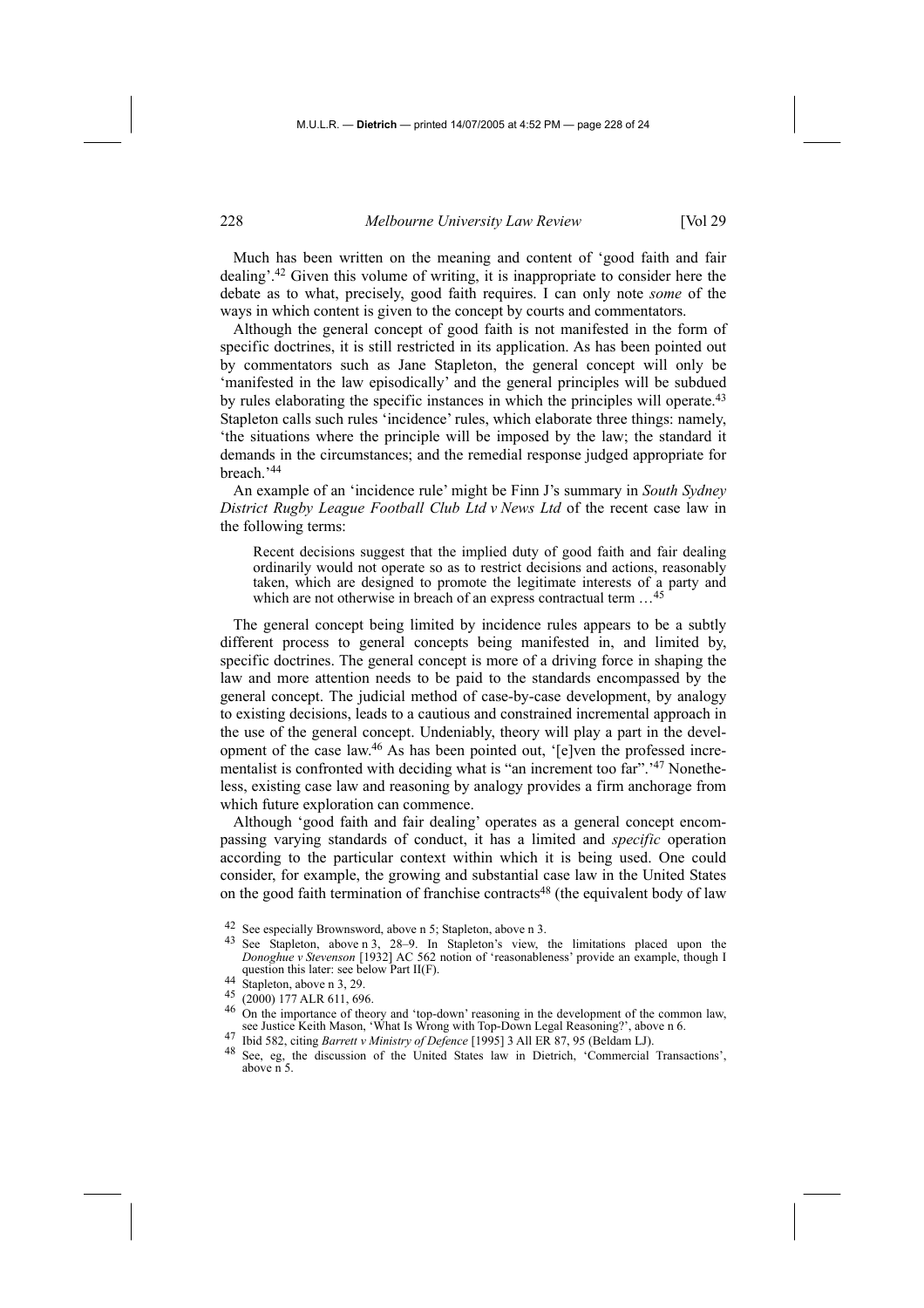is in its infancy in this country).<sup>49</sup> 'Good faith' is the starting point for an increasingly sophisticated and detailed legal regime. In the context of franchise agreements, good faith effectively prevents forfeiture of a franchisee's investments where there is a reasonable expectation of an opportunity to recoup such investment, and that opportunity is not adequately protected by the terms of the agreement. Such expectations arise from the commercial circumstances, including most importantly the express terms of the contract voluntarily agreed to by the parties.50 However, although the express terms of contracts are perhaps the most critical factor considered by the courts,<sup>51</sup> where such express terms are inconsistent with the commercial expectations of the parties, or are absent altogether, the courts will inquire into, and give effect to, the parties' commercial expectations. Where a franchisee has a reasonable expectation of an opportunity to recoup its investment, conduct having the effect of disenfranchising such a franchisee must not be engaged in, unless it is reasonable commercial conduct in the circumstances.52

There have been many attempts to give broad concepts such as 'good faith' meaning. These often involve the reformulation of the concept in different language. There are limitations, however, on the utility of such reformulations. Sometimes the reformulations themselves refer to other broad concepts. For example, some commentators have used 'reasonableness' to describe one aspect of the 'good faith' obligation. (Interestingly, few lawyers seem to attack this latter concept with the same vehemence as some attack other general concepts. This is despite the fact that charges of uncertainty, and subjectivity in application, can equally be laid against that concept, as will be seen below.)

Sir Anthony Mason has suggested that good faith embraces three notions, including 'compliance with standards of conduct that are reasonable having regard to the interests of the parties.'53 Others, such as Elisabeth Peden, reject a requirement of 'reasonable' conduct as being a relevant aspect of good faith conduct.54 Whichever view is correct, certainly there are limits to the usefulness of formulating one imprecise concept in terms of other, equally imprecise, concepts. (I should confess at this stage to my own use above of the term 'reasonable' as part of my description of the operation of 'good faith' in United States franchise law.)

<sup>49</sup> For a discussion of Australian developments, see Jeannie Paterson, 'Good Faith in Commercial Contracts? A Franchising Case Study' (2001) 29 *Australian Business Law Review* 270.

<sup>50</sup> Where the parties have entered into a contract containing a clear and express term allowing a 'no cause' termination, for example, and the parties are aware of such terms and are fully advised and enter such agreement voluntarily, then generally only dishonest conduct will preclude disenfranchisement.

<sup>&</sup>lt;sup>51</sup> This will be so at least where parties are in a position to negotiate and voluntarily enter into the contract.

<sup>52</sup> See generally Dietrich, 'Commercial Transactions', above n 5.<br>53 Sir Anthony Mason, 'Contract, Good Faith and Equitable Standards in Fair Dealing' (2000) 116 *Law Quarterly Review* 66, 69. For judicial approval of such sentiments see, eg, *Alcatel Australia* 

<sup>&</sup>lt;sup>54</sup> Elisabeth Peden, 'The Meaning of Contractual "Good Faith"' (2002) 22 *Australian Bar Review*  $1, 7-10.$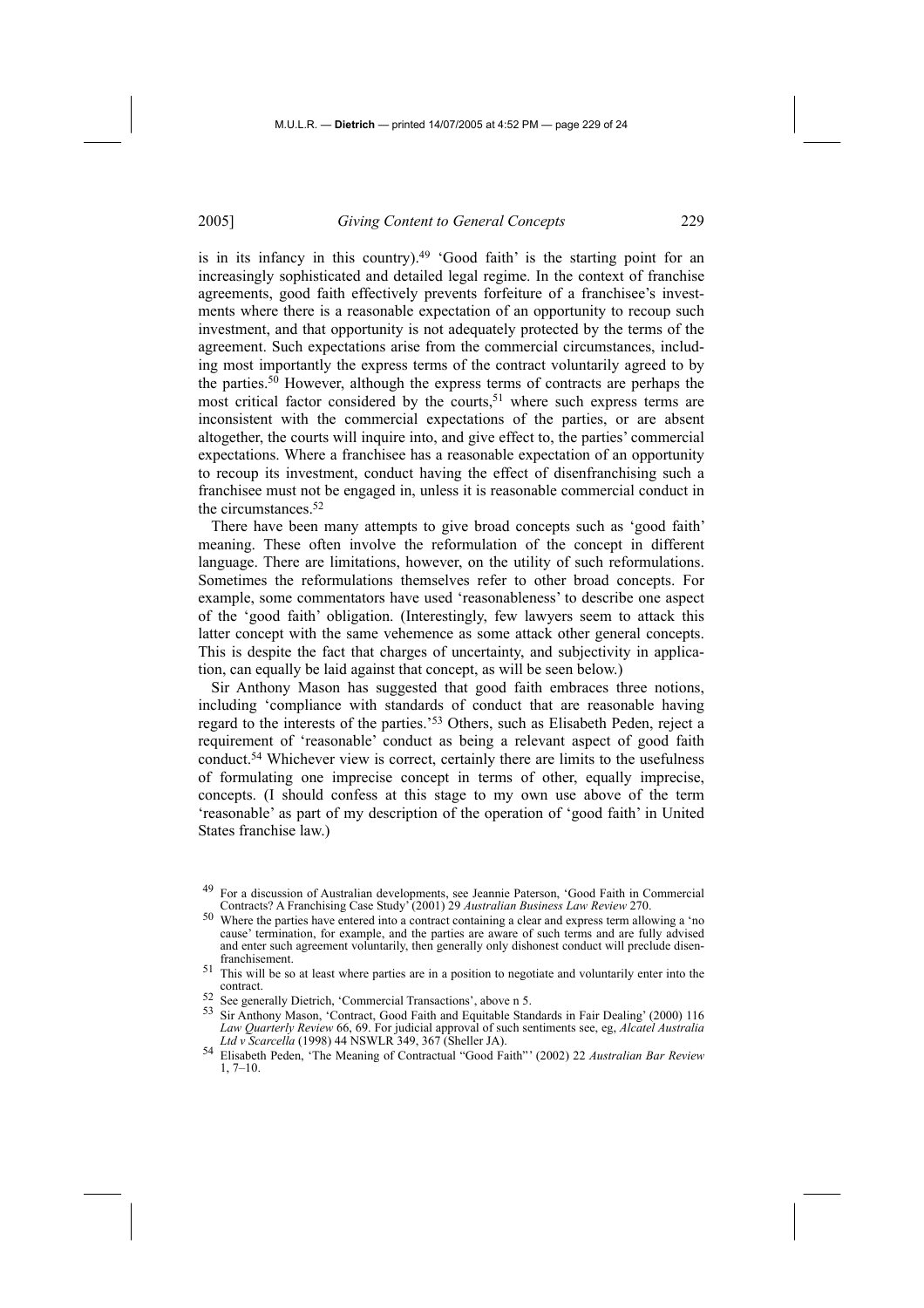Irrespective of the various techniques used to give content to 'good faith', we cannot ignore the fact that controversy as to its meaning and operation will continue to abound. The difficulty is this: what standard(s) of conduct does good faith require, given the range of possible standards that might be encompassed?<sup>55</sup> Clearly, normative judgements and choices need to be made by those who are to administer the concept, and the reasons for such choices must be articulated. I would add, however, that the difficulties in part are a product of the very complexity of problems confronted by modern-day courts. We ought to keep in mind here Sir Gerard Brennan's observation that where the legal principles applied to solving those problems are not precise enough, morality will have some part to play in informing new and more precise legal rules.<sup>56</sup> But whose morality? Undeniably, judges' own moral imperatives will have some role in shaping the operation and application of general standards. As Kirby J stated in relation to 'unconscionability' (in the context of relief against forfeiture):

the sharp differences of opinion evident in the cases illustrates the inescapable truth that the judicial decision-maker's views about the alleged unconscientious conduct … are necessarily influenced by that person's own conscientious reaction to the facts disclosed by the evidence.<sup>57</sup>

#### D *Common Law Concepts Given a Defined, 'Technical' Meaning*

Now we turn to a very different use made of general concepts. Instead of operating as a general standard or through (other, individually formulated) specific doctrines, sometimes such concepts are themselves reformulated as specific rule-based causes of action. I would suggest recent developments in the unjust enrichment concept provide an example. However, the status of that concept in the Australian courts is uncertain.

At the forefront of the development of unjust enrichment theory was Professor Birks. In line with his view that the law needs 'a good deal more reliance on logic and a good deal less on experience',58 Birks and other jurists have posed a theoretical challenge by using unjust enrichment as an analytical tool which prescribes our forms of analysis of legal problems and 'dictates' solutions.<sup>59</sup> Rather than using unjust enrichment as an explanatory principle which provides us only with an imprecise guide, perhaps merely identifying particular values at

<sup>55</sup> For a consideration of the range of possible standards of conduct which good faith might encompass, see Paterson, above n 49, 273–80. For discussion of recent uncertainties in United Sates law, see Howard Hunter, 'The Growing Uncertainty about Good Faith in American Contract Law' (2004) 20 *Journal of Contract Law* 50.

<sup>56</sup> Sir Gerard Brennan, 'Commercial Law and Morality' (1989) 17 *Melbourne University Law Review* 100, 102.<br> *FT* Tanwar Enterprises Pty Ltd v Cauchi (2003) 201 ALR 359, 381.

<sup>58</sup> Birks, 'Equity, Conscience, and Unjust Enrichment', above n 26, 8.<br>59 Cf John Dawson, *Unjust Enrichment: A Comparative Analysis* (1951) 8. Whereas Dawson seems to suggest that this is a process over which we have little control, theorists here under consideration purposefully use unjust enrichment to prescribe a methodology aimed at imposing certainty, perhaps even rigidity, into the law.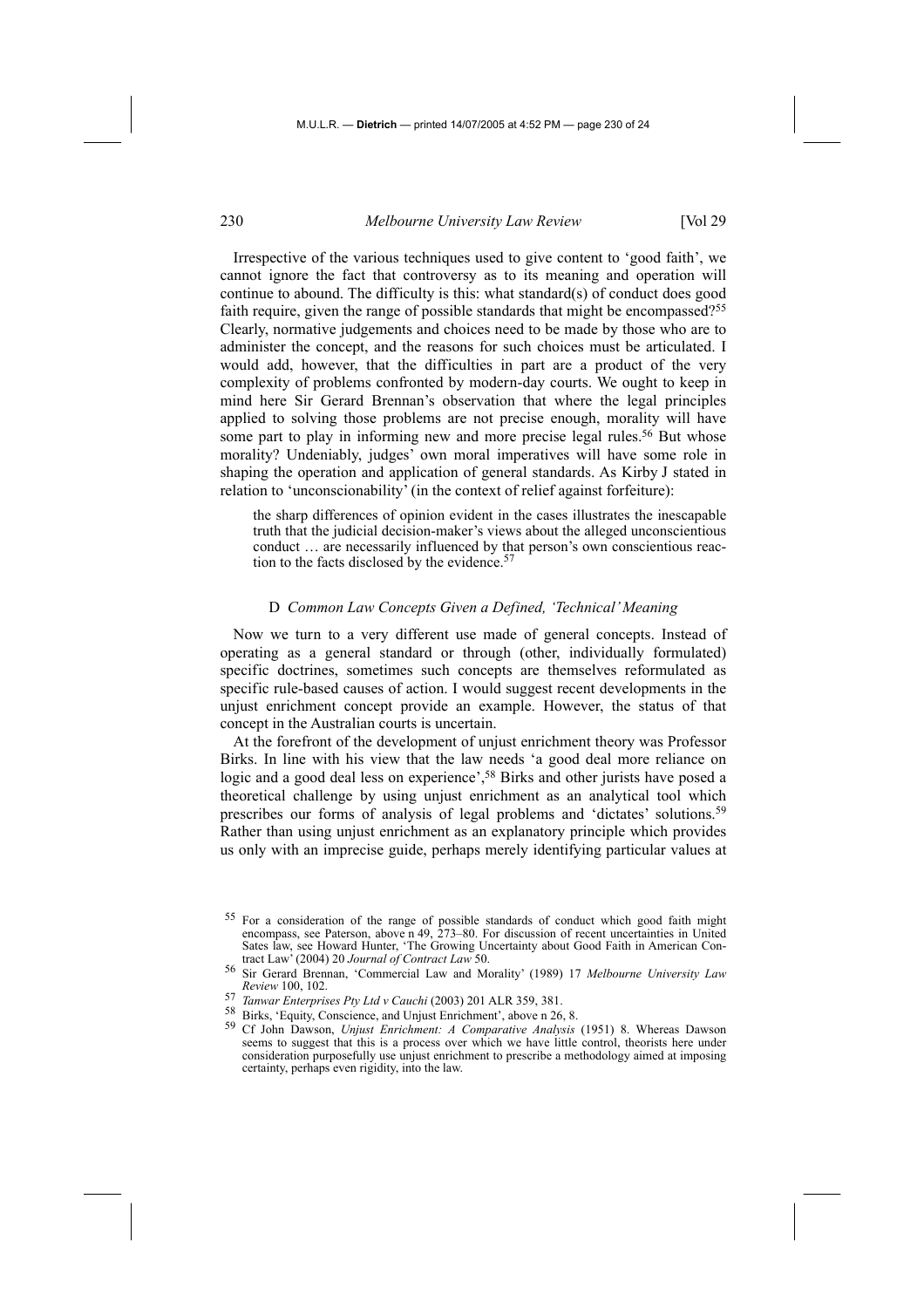play, unjust enrichment is said to be the 'grundnorm' for causes of action.<sup>60</sup> It provides 'a proper norm or basis for evaluation.'61 It becomes the 'universal or complete legal touchstone whereby to test'62 specific causes of action in restitution, which are all said to be explicable on this one basis.<sup>63</sup>

This might suggest that unjust enrichment operates in a similar way to unconscionability; that is, by being filtered through specific doctrines. I would argue, however, that its determinative function is much more significant. The principle is converted into an operational analytical tool by reference to stages of inquiry, or questions to be asked, in resolving problems in restitution. Indeed, Professor Birks is dismissive of the use of broad concepts generally (and unconscionability specifically) $64$  and advocates a theory-driven approach to legal reasoning. $65$ Further, it is important to note that when unjust enrichment is used in this way, the stages of analysis are themselves derived directly from — indeed, are little more than a restatement of — the concept of unjust enrichment itself:<sup>66</sup> there must have been an 'enrichment', 'at the expense of' the plaintiff, where some 'unjust factor' justifies restitution, $67$  and to which no defences apply. $68$  Given the very detailed exposition of the meaning of the individual elements, this may lead to the stages of inquiry subsuming the individual liability rules, the specific details of which tend to fuse into the 'unjust factor'. Unjust enrichment is used to rationalise past decisions, solve future problems and shape liability rules. Reflective of the scale of the transformation being sought here are the attempts to change the whole language of the law, to rebadge the existing legal rules and concepts and to add new ones.<sup>69</sup>

- 60 Justice Keith Mason, 'Where Has Australian Restitution Law Got to and Where Is It Going?' (2003) 77 *Australian Law Journal* 358, 361.
- Mason and Carter, above n 11, 11. See also Peter Birks, *An Introduction to the Law of Restitution* (revised ed, 1989) 20.
- 
- *tion* (revised ed, 1989) 20.<br> *tion* (revised ed, 1998) 1 KB 49, 75 (Scott LJ).<br>
<sup>63</sup> The theory is then used to explain cases that may never even have used the general concept, let alone its technical meaning. 64 See above n 26.
- 
- 
- <sup>65</sup> See Birks, *An Introduction to the Law of Restitution*, above n 61, chs 1–4, see especially 19–21.<br><sup>66</sup> Cf the particularisation of unconscionability in terms of the unconscionable dealing doctrine, the elements of which are not merely restatements of, nor directly derived from, that concept itself. I would note, for example, the elements of 'special disadvantage' and 'knowledge' of such disadvantage as having quite distinct conceptual basis and referring to other factual matters not directly referable to 'unconscionable conduct'.
- rectly referable to 'unconscionable conduct'.<br><sup>67</sup> I am using Birks' original formulation of the principle, since this is the one that has been widely adopted by commentators and some courts. Prior to his death, Birks changed his views and adopted an 'absence of basis' analysis: see Peter Birks, *Unjust Enrichment* (2<sup>nd</sup> ed, 2005) espe-<br>cially pt III.
- <sup>68</sup> Cf Birks, 'Equity, Conscience, and Unjust Enrichment', above n 26, 7. Such a formulation, I would suggest, is very different to the operation of unconscionability through specific doctrines
- that, though informed by that notion, nonetheless are much more than mere reformulations of it. 69 For example, terms such as 'quasi-contract', 'restitution' (as describing the category of causes of action), '*quantum meruit*' and 'money had and received' are to be banished. Terms such as 'free acceptance', 'subjective devaluation', 'unjust enrichment' (as describing the category of causes of action) and 'interceptive subtraction' are part of the new language of the law. It seems odd that Birks' rejection of judicial decision-making on the basis of wide discretion did not lead him to feel equally constrained in demanding wholesale changes to the language of the law. Undeniably, changes in language must lead to changes to the substance of the law. In any case, the changes in language do not necessarily make the subject easier to understand. As Hedley has stated, unjust enrichment theorists 'say that they are against old obscure terminology … They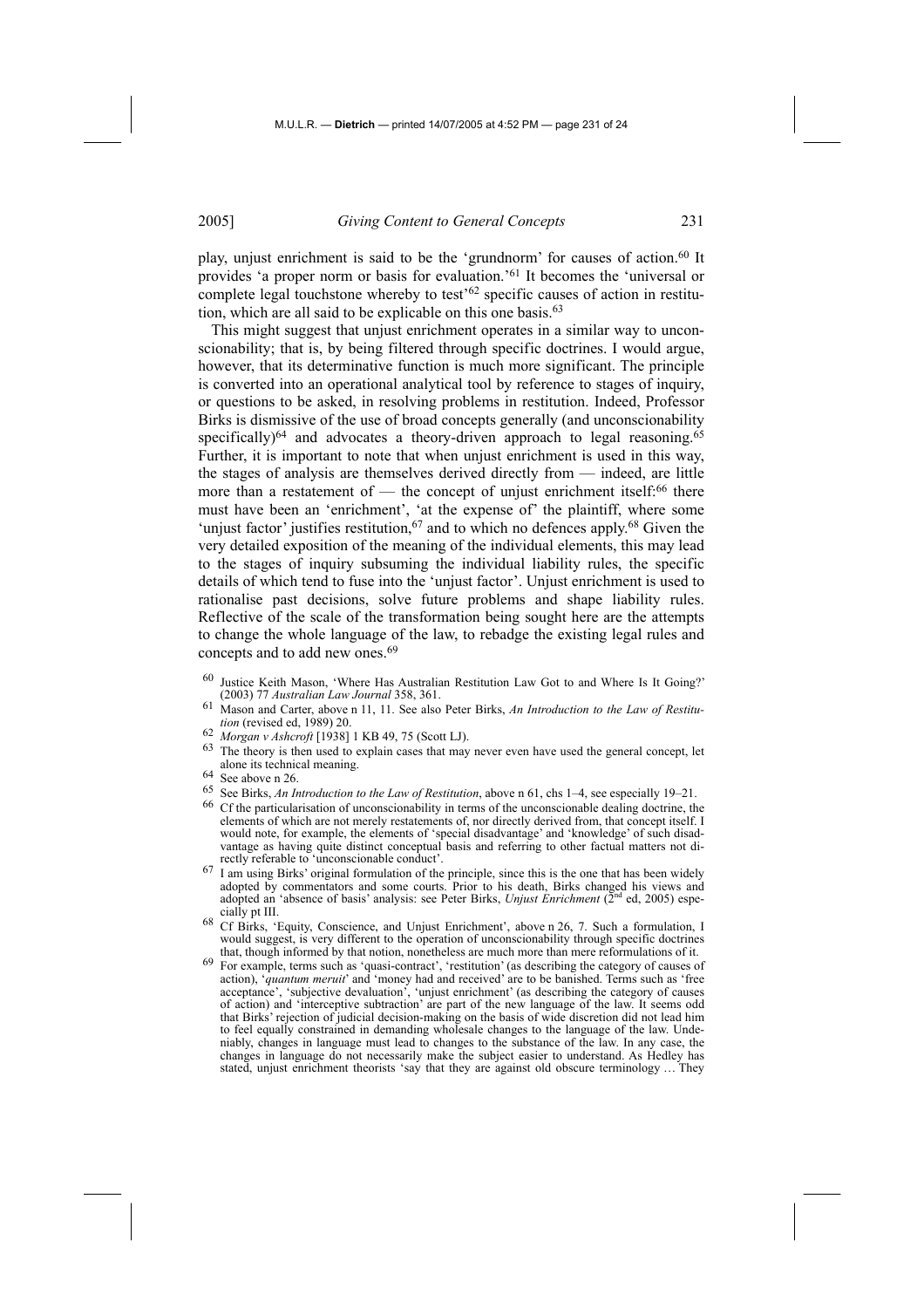One possible consequence of such reasoning is that the theory becomes an end in itself. It may lead to '"top-down reasoning" by which a theory about an area of law is invented or adopted and then applied to existing decisions to make them conform to the theory and to dictate the outcome in new cases.'70 I should stress that my objection is not to top-down reasoning itself. I note Justice Keith Mason's recent and persuasive defence of the process as an important part of legal reasoning. The problem here is with top-down reasoning leading to 'substance and dynamism … [being] restricted by dogma', to echo the words of Gummow J.71 His Honour went on to say:

In turn, the dogma will tend to generate new fictions in order to retain support for its thesis. It also may distort well settled principles in other fields, including those respecting equitable doctrines and remedies, so that they answer the newly mandated order of things. Then various theories will compete, each to deny the others. There is support in Australasian legal scholarship for considerable scepticism respecting any all-embracing theory in this field, with the treatment of the disparate as no more than species of the one newly discovered genus.72

Debate will continue, of course, as to how useful unjust enrichment theory is, and how much of the law of restitution it explains.73 I would note Hedley's conclusion that 'the subject has become more and more technical … [but] is acknowledged to explain less and less. … There is more and more schematising and theorising, to less and less effect.'74 But I would make two observations removed from that debate. The first is that attempts to convert 'unjust enrichment' into a technical tool do not guarantee that it will add much, or that we can avoid reference to more general values ('unjust enrichment' as well as others), when determining cases in specific areas of law. The new stages of enquiry will not necessarily supplant the existing rules, but may merely add an extra layer to them.75

mean that they want to replace it with new, equally obscure terminology … which might almost have been designed to discombobulate and alienate their listeners': Hedley, 'The Taxonomic

- Approach to Restitution', above n 26, 154. 70 *Roxborough v Rothmans of Pall Mall Australia Ltd* (2001) 208 CLR 516, 544 (Gummow J). The term was first employed by Judge Richard Posner and is also referred to by McHugh J in  $McGinty$  *v Western Australia* (1996) 186 CLR 140, 232.
- 
- 
- <sup>71</sup> Roxborough v Rothmans of Pall Mall Australia Ltd (2001) 208 CLR 516, 545.<br>
<sup>72</sup> Ibid (citations omitted).<br>
<sup>73</sup> See generally Justice Keith Mason, 'Where Has Australian Restitution Law Got to and Where Is<br>
<sup>74</sup> Ibid
- <sup>74</sup> Hedley, 'The Taxonomic Approach to Restitution', above n 26, 151 (citations omitted).<br>
<sup>75</sup> See Charles Mitabell, The Law of Contribution, and Peimburgament (2003), in
- <sup>75</sup> See Charles Mitchell, *The Law of Contribution and Reimbursement* (2003), in which the doctrine of contribution is reformulated in terms of unjust enrichment theory. Although Mitchell goes to great lengths to apply the stages of enquiry to contribution, the crux of liability turns on a combination of both specific rules and broad, equitable discretionary factors. Unjust enrichment only operates in the context of contribution in a very general sense as a broad statement of conclusion. Unjust enrichment is conclusory in that we can say a defendant is unjustly enriched only after it has been determined that contribution (and the extent of such contribution) is indeed appropriate in the circumstances under consideration. Until such determination on the specific factors to be considered in determining contribution rights, the concept of unjust enrichment has no analytical utility. For example, the concept of 'enrichment', as defined by unjust enrichment theory, does not allow us to determine how much a defendant should contribute; it does not provide a means of measuring the extent of a defendant's enrichment (from which we can pro-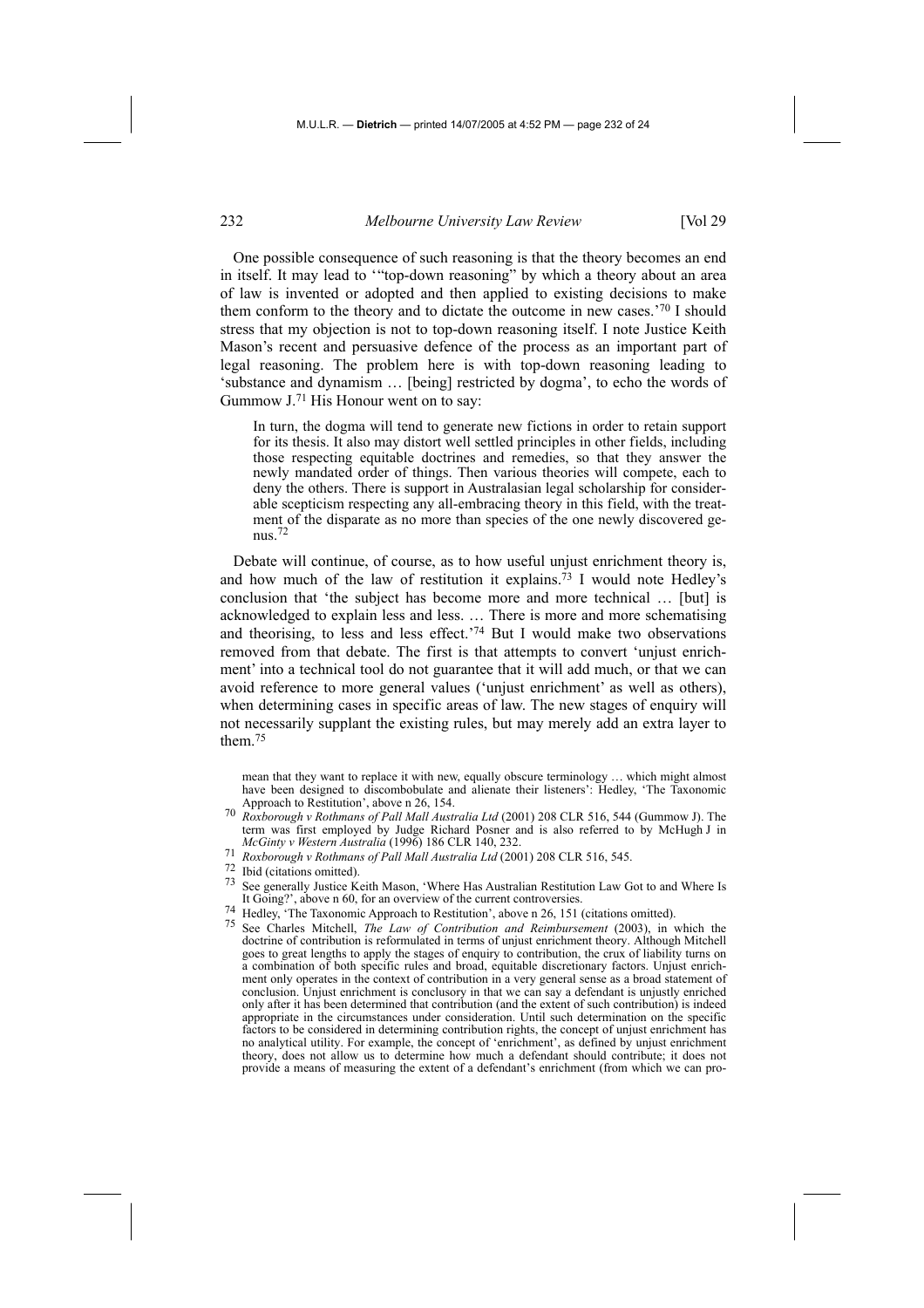A second consequence of Birks' arguments is that a formal, statute-like, definitional approach to unjust enrichment creates a dilemma. By converting the general concept into 'rules', are we denying a link to a general moral concept at all? If so, what is the legitimacy for the stages of analysis directly derived from that concept? Alternatively, if there is an underlying general moral concept at work, can we really convert that concept into workable rules, using such an analytical approach?76

### E *General Concepts Operating 'At Large' through Statute*

In recent times there has been considerable legislative use of broad generic concepts to give courts a wide discretion to affect parties' rights. When statutes use general concepts, such as the notion of 'unjust contracts', as the basis for reopening the parties' contract, how do the courts give effect to these broad concepts? Some examples include the use of 'unjustness' in the context of the *Contracts Review Act 1980* (NSW) ('*CRA*'), and the Industrial Relations Commission's discretion to reappraise contracts that are 'unfair, harsh or unconscionable' under s 106 of the *Industrial Relations Act 1996* (NSW) ('*IRA*'). These sections have considerable potential to impact upon a range of commercial

ceed with the further stages of enquiry). A defendant's enrichment has been relevantly identified as being the negative benefit of the expenses saved by the defendant when the claimant pays the full amount of loss. But how much expense has the defendant been 'saved'? Only once a determination has been made that the defendant should contribute, say, 50 per cent (or 30 per cent) of the claimant's payment, can we ascertain the extent of the defendant's saving of expense. Other factors and considerations lead to the conclusion as to the extent of the defendant's contribution. The concept of enrichment itself does not do so. We could say, after a determination that the defendant should contribute \$X to the claimant, that the defendant has been enriched to that extent. Further, we could say the defendant has been unjustly enriched if he does not pay. Yet we could equally say that it would be 'inequitable' for the defendant not to pay his fair share, or that the defendant has unfairly been benefited, or the claimant unjustly burdened.

Mitchell identifies the 'unjust factor' in contribution cases to be 'found in the arena of public policy'. He then identifies a series of questions encapsulating the policy choices (over nine lines or so). The final question  $\equiv$  of whether the claimant can shift all or some of the burden to the defendant — depends 'on the law's assessment of the nature of the parties' obligations and their relationships with the creditor and with one another': at 60. In short, one can only encapsulate Mitchell's 'unjust factor' as one of allowing 'just and equitable' contribution where appropriate. If 'unjust' is merely a reference to such broad equitable standards, it merely restates the broad discretionary equitable remedy in a different way. I am not suggesting that it is not possible to place contribution into unjust enrichment theory; rather, that it adds nothing. It is wasted ink and also misleadingly suggests that the structured analysis provided by unjust enrichment theory is valuable. It simply is not: in every case where contribution is awarded, the defendant would otherwise be unjustly enriched (to the extent to which contribution is awarded), and in every case where it is not, there is no unjust enrichment, but the suggested analytical steps do not

allow for prospective differentiation between these cases.<br><sup>76</sup> Does this make the subject any less uncertain or does the technical analysis (through the stages of enquiry) merely provide a smokescreen to hide the relevance of broad standards and the role of discretion and intuition? Cf Michael Bryan, 'Unjust Enrichment and Unconscionability in Australia: A False Dichotomy?' in Jason Neyers, Mitchell McInnes and Stephen Pitel (eds), *Understanding Unjust Enrichment* (2004) 47, 66, who sees unjust enrichment as providing conceptual clarity and having a high predictive value.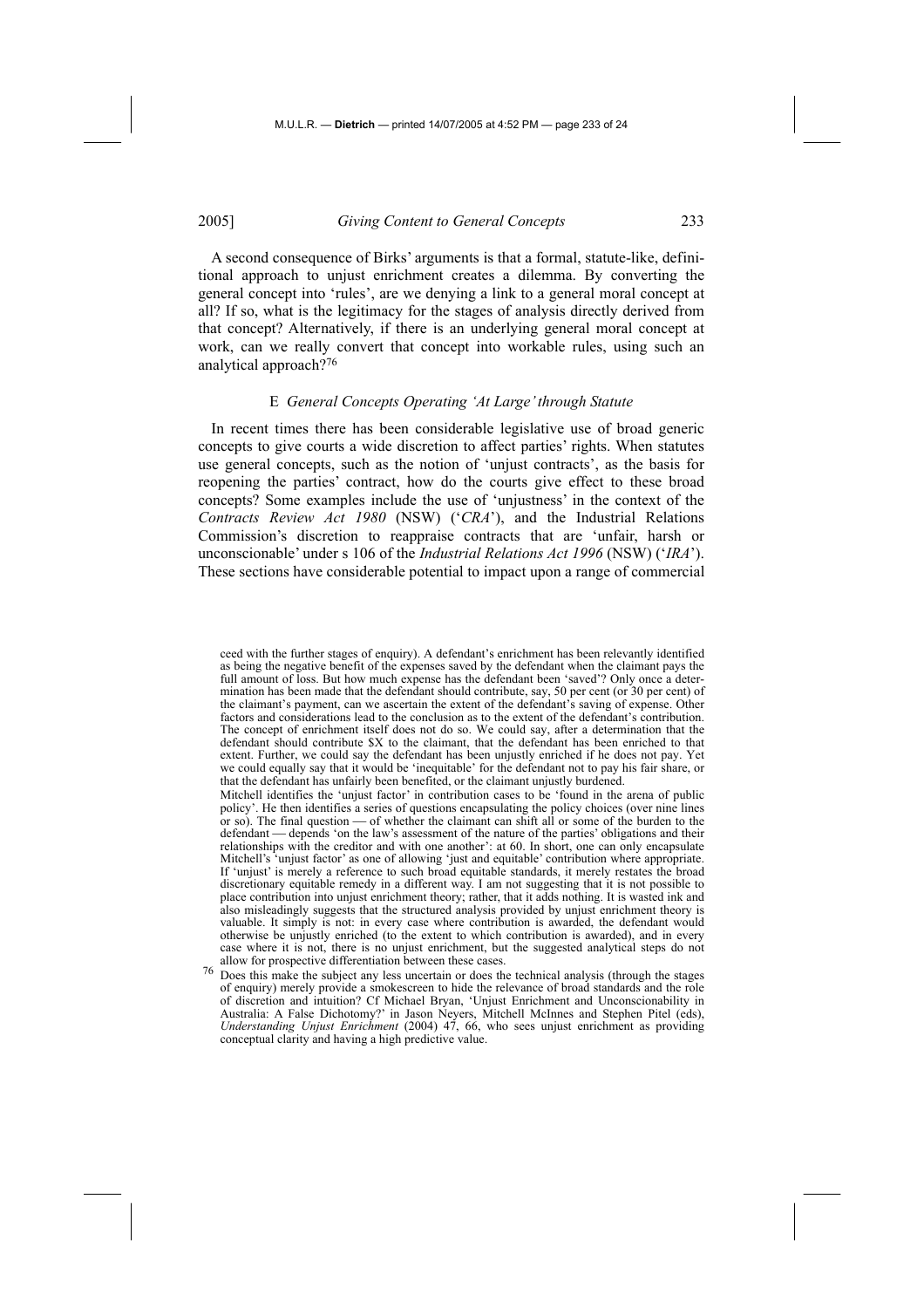and consumer arrangements.77 (I am leaving aside what is perhaps the most important of statutory general concepts, namely 'misleading conduct' under s 52 of the *TPA*.)

Perhaps of equal potential impact, though only time will tell, are ss 51AB and 51AC of the *TPA*, which prohibit conduct that is unconscionable in the supply of goods and services to consumers, or the supply and acquisition of goods and services in a small business transaction, respectively. However, since ss 51AB and 51AC are fairly recent provisions, there is only limited guidance as to their operation and how courts will interpret them.

One of the significant consequences of the use of generalised concepts not limited in their operation to specific doctrines is that courts will be able to apply those concepts 'to new situations in which at present the law does not give … [such concepts] force.'78 This is a process much like that which occurs when the law recognises an independent standard or doctrine such as 'good faith'. As Professor Parkinson has noted:

In the New South Wales Court of Appeal, in *West v AGC (Advances) Ltd*, Kirby P said that the *Contracts Review Act* 1980 (NSW), 'although it operates in the domain of contract law, signals the end of much classical contract theory.' Whatever careful limitations may have been placed on the scope of equitable intervention are largely swept away by the statutory regimes. The incremental approach of precedent upon precedent is replaced by a broad judicial discretion to prevent injustice, within the guidelines given in each Act.

Yet some meaning must be given to these statutory concepts for them to be workable, especially given the crucial determinative role the general concepts play. Certainly, the potentially wide ambit of such provisions is recognised. In relation to *IRA* s 106 it has been stated that the jurisdiction is based on the 'common sense and sense of justice' of the decision-maker.80 Others have gone further, though perhaps too far,81 in suggesting that the enquiry under *IRA* s 106 is 'a plain matter of morals not law.'82 Nonetheless, since we are concerned with legal concepts that, at their 'sharp edge', affect rights, some capacity to state the operating principles and predict outcomes must be possible. Thus, the critical question remains: how do courts determine parties' rights when guided only by concepts such as 'unjustness' and 'unfairness'? It appears from cases under the *CRA* and *IRA* s 106 that for the most part, courts look to established common law grounds on which relief from contractual obligations can be sought, and their

<sup>77</sup> The impact of the *CRA* on commercial transactions is limited, however, because the Act excludes from its scope claims for review by persons having entered into contracts in the course or for the purposes of trade, business or profession:  $s(62)$ . For cases interpreting this section, and for an overview of cases decided under this Act, see Ben Zipser, 'Unjust Contracts and the *Contracts Review Act 1980* (NSW)' (2001) 17 *Journal of Contract Law* 76.

<sup>78</sup> Stapleton, above n 3, 28, referring to the recognition of 'an independent doctrine of good faith': at 30.

<sup>79</sup> Patrick Parkinson, 'The Conscience of Equity' in Patrick Parkinson (ed), *The Principles of* 

<sup>&</sup>lt;sup>80</sup> Agius v Arrow Freightways Pty Ltd [1965] AR (NSW) 77, 89 (Beattie J).<br><sup>81</sup> See A & M Thompson Pty Ltd v Total Australia Ltd [1980] 2 NSWLR 1, 13 (Perrignon and Dey JJ). 82 *Davis v General Transport Development Pty Ltd* [1967] AR (NSW) 371, 374 (Sheldon J).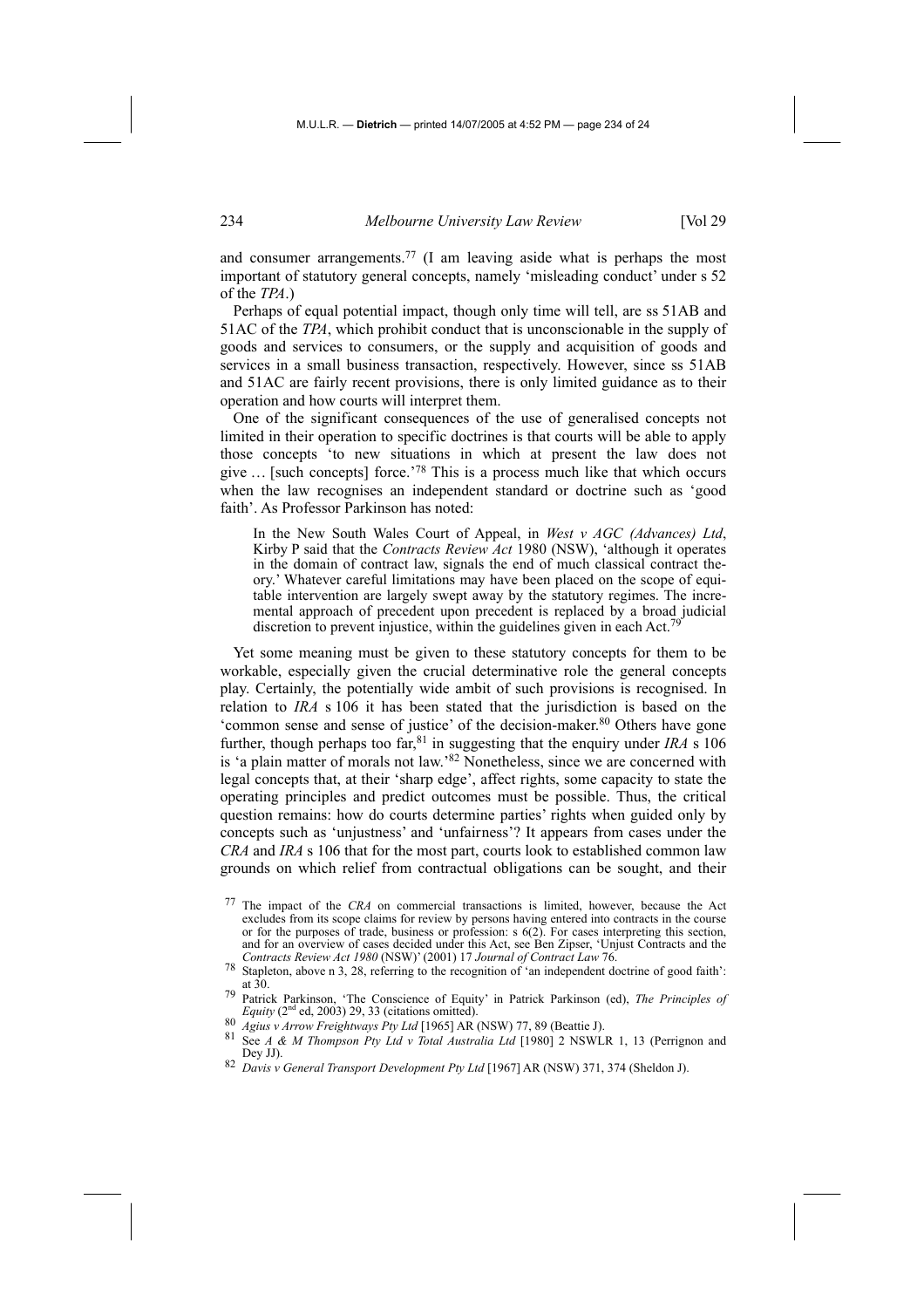underlying purposes, but without the 'technical baggage' of some of the specific requirements of the common law or equitable rules.

I need to explain this statement more fully. In relation to *IRA* s 106,83 the courts have stated that fraud and misrepresentation are not prerequisites for the exercise of s 106 jurisdiction.<sup>84</sup> Nonetheless, many, if not most, of the cases under s 106 involve breaches of promises or misrepresentations made in the context of contractual negotiations. Thus, for example, relief has been granted where a contract was 'induced by false representations' and for promises that were 'phoney and unfulfilled'.<sup>85</sup> Even in cases where other factors were stressed as relevant, such as where the terms of a contract were unfair, the existence of misrepresentations was also a factor justifying relief.<sup>86</sup>

Similarly, under the *CRA* many of the factors listed as relevant considerations to determine the 'unjustness' of a contract are ones that courts would take into account under the unconscionable dealing doctrine, though perhaps not in as broadly stated terms. Consider, for example, some the matters to be considered under  $s \theta(2)$ : (a) 'any material inequality in bargaining power'; (e) whether a 'party … was not reasonably able to protect his or her interests'; (f) 'the relative economic circumstances, educational background, and literacy' of the parties to the contract; (h) whether 'independent legal or other expert advice was obtained'; and (i) the extent of any explanation and understanding of the legal and practical effects of provisions of a contract. In other sections there are specific references to matters relevant in the context of other equitable doctrines: s 9(2)(j) 'whether any undue influence, unfair pressure or unfair tactics were … used'.

While the *CRA* allows factors of 'substantive' injustice to be taken into account, Ben Zipser notes that there are 'no instances where a contract involving only substantive injustice has been declared unjust.'87

Although the *CRA* (and similarly *IRA* s 106), 'was intended to set a standard less onerous than that required by the general law',<sup>88</sup> nonetheless it appears that the courts are looking to factors relevant to asserting *established* legal and equitable grounds for relief. However, in doing so, some of the technical prerequisites for the operation of such grounds are ignored.

Thus, though a breach of promise is 'unjust', the courts do not look for proof of factors such as that the promise was 'promissory' (in the contractual sense of the word) or that it formed a 'term' of the contract.89 Similarly, 'misrepresentations' feature prominently in the case law, without inquiry as to whether such representations were of 'fact' or 'law' or mere 'opinion'. Much like under

<sup>83</sup> See Jeffrey Phillips and Michael Tooma, *Law of Unfair Contracts in NSW: An Examination of Section 106 of the* Industrial Relations Act 1996 (*NSW*) (2004), which provides an overview of many of the decisions under that section.

<sup>&</sup>lt;sup>84</sup> See, eg, *Terzian v Gattelari* [1972] AR (NSW) 591, 599 (Sheppard J).<br><sup>85</sup> See, eg, *Re Williams and Calmex Products Pty Ltd* [1971] AR (NSW) 264. See also other cases discussed in Phillips and Tooma, above n 83, 115–

<sup>%</sup> See, eg, *Pilgrim v Wendy's Supa Sundaes Pty Ltd* (2002) 118 IR 173.<br><sup>87</sup> Zipser, above n 77, 80.<br><sup>88</sup> *Elders Rural Finance Ltd v Smith* (1996) 41 NSWLR 296, 302 (Mahoney P).<br><sup>88</sup> *Elders Rural Finance Ltd v Smith* (199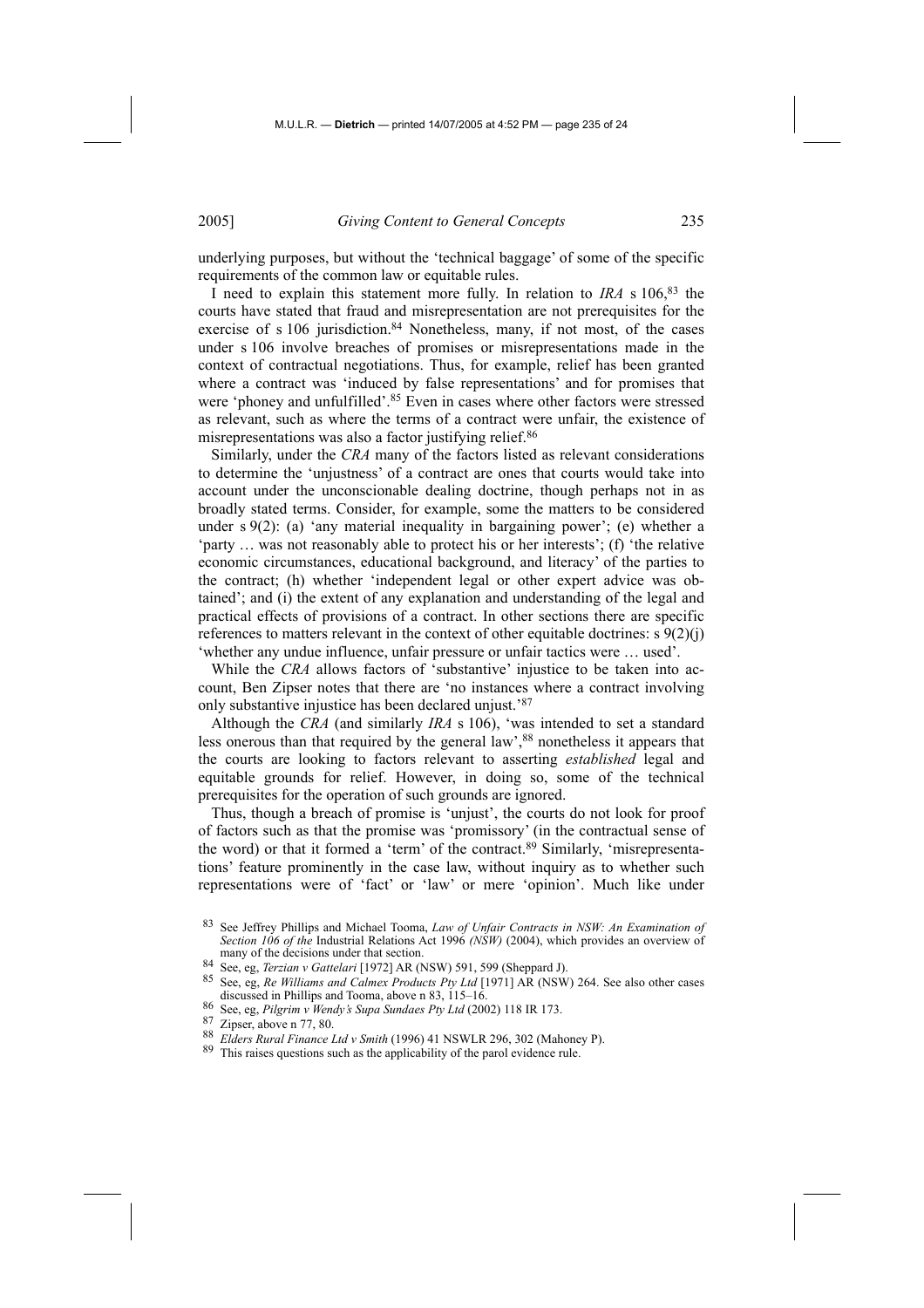*TPA* s 52, the focus is on whether the plaintiffs were misled.<sup>90</sup> The wide remedial discretion under both *IRA* s 106 and the *CRA* also means that the courts do not need to concern themselves with questions of whether representations were made innocently, fraudulently or negligently in order to determine the appropriate remedy.91

This is not to say that a plaintiff in a given case might not have established a non-statutory ground for intervention in a contract. Such proof, however, is simply not required under the statutes.<sup>92</sup> Thus, there is a process of simplification and ease of proof in cutting away some of the accumulated technical baggage of the old law (limitations that are partly the result of history, caution, or accident). Further, I would suggest that the broad statutory grounds for relief allow the courts to reconnect to the very simple and easily understood ideas underlying relief under the general law: that parties should not be misled when entering contracts, that promises should not be broken and that expectations should not be falsified. Hence, courts look to the same sort of conduct that previously activated the general law doctrines (since the focus is still on procedural fairness) but the concepts are freed from the shackles of those doctrines and their technical limits. The general concepts do operate at large, but guidance is provided by the previously restrained operation of those (or similar) concepts within common law and equity.

This, of course, is all simplification and generalisation. Not all cases can be so easily explained.<sup>93</sup> But it does suggest that the general concepts are still linked to, though not tied down by, specific doctrines. It goes almost without saying, however, that there is inevitably some cost in terms of uncertainty of outcomes as a result of such flexible legal regimes.

- The notion of misleading conduct asks simply whether the plaintiff was led into error. Whether the representation was one of fact, law or opinion, and whether it pertained to the present or future, become largely irrelevant. Further, the wide remedial discretion conferred by s 87 of the *TPA* means that questions of negligence, innocence or fraud become irrelevant in accessing the
- full range of remedies. 91 Even cases that have departed from accepted doctrine are not necessarily radical. See, eg, *Beneficial Finance Corporation Ltd v Karavas* (1991) 23 NSWLR 256, where third party mortgages were set aside, the mortgages having been provided by family members and associates of directors of a company who were misled as to the risks involved by the directors. This case seems to have anticipated (more expansively) the High Court's decision in *Garcia* (1998) 194 CLR 395, which was itself a reformulation of Dixon J's views in *Yerkey v Jones* (1939) 63 CLR 649.
- 92 See, eg, *Toscano v Holland Securities Pty Ltd* [1985] 1 NSWLR 145, where the possibility of unconscionable conduct was not considered further following the grant of relief under the *CRA*. A recent example is *St George Bank Ltd v Trimarchi* [2004] NSWCA 120 (Unreported, Mason P, Sheller JA and Cripps AJA, 20 April 2004). In that case, raising facts similar to *Commercial Bank of Australia Ltd v Amadio* (1983) 151 CLR 447, one issue was whether the (appellant) bank had notice of the unfair tactics used by the son of the respondent mortgagors. Also in issue was whether the bank had notice of the absence of any genuine independent advice having been received by the mortgagors. Although Mason P appeared to conclude that it could not be found that the bank did not have such notice, he also added that s 9 of the *CRA* does not require notice of the circumstances rendering the contract unfair on the part of the appellant. However, the absence of such notice is not an irrelevant consideration: *St George Bank Ltd v Trimarchi* [2004]<br>NSWCA 120 (Unreported, Mason P, Sheller JA and Cripps AJA, 20 April 2004) [45].
- NSWCA 120 (Unreported, Mason P, Sheller JA and Cripps AJA, 20 April 2004) [45]. 93 See, eg, *Nguyen v Taylor* (1992) 27 NSWLR 48; *Elders Rural Finance Ltd v Smith* (1996) 41 NSWLR 296.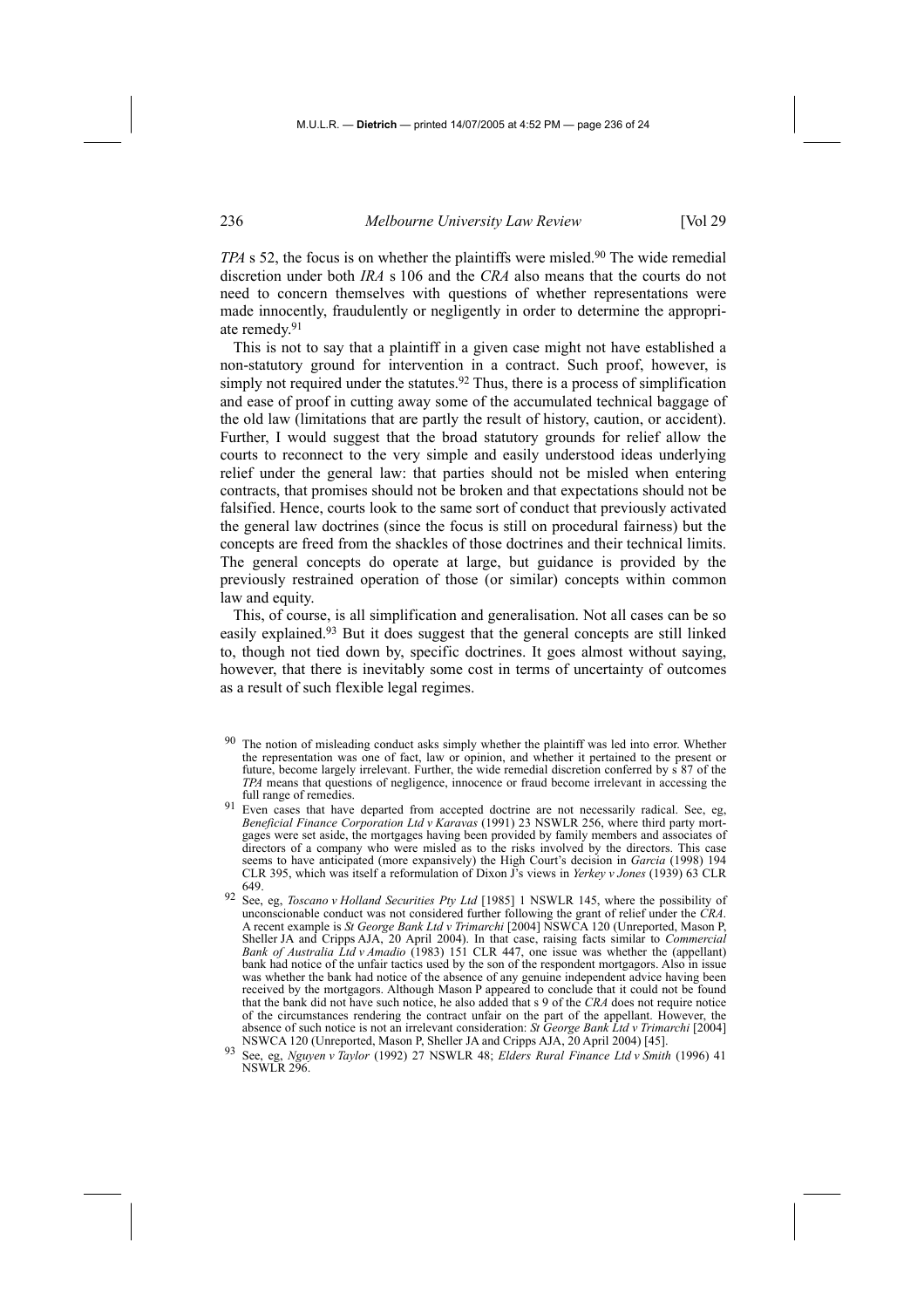# F *General Concepts Operating as the Central or Sole Determinant of Parties' Rights and Obligations*

 Now we come to what is perhaps the most significant use of general concepts. This is where such concepts, without the use of the 'filter' of specific doctrines or further refinement or definition, operate as the central or sole determinants of parties' legal rights and obligations. My suggested example of such a general concept is no doubt controversial, for I will be considering the concept of reasonable care, as a touchstone of liability in negligence. I should add that reasonableness as used in other contexts does not necessarily have the same determinative function.<sup>94</sup> In my view, the question of whether a defendant took reasonable care, or behaved as a reasonable person would behave, is difficult to further refine or reformulate. Any attempts to do so prove largely circular or fruitless, ultimately coming back to the notion of reasonableness. If this is correct, then the ultimate determination of negligence liability rests on the concept of reasonableness alone, whatever it may mean. Consequently, it is profoundly important to consider how content is given to that concept, since we are at the very sharp end of the use of general concepts as determinants of legal rights.

Writers with greater knowledge of tort law than myself, such as Professor Stapleton, have suggested that negligence law, like that of good faith, involves the 'episodic formulation' of general concepts. She notes that '[t]he pattern of legal entitlements we actually see is always a combination of general principle and restraining rules of incidence.'95 In Stapleton's view, the limitations placed subsequently on the *Donoghue v Stevenson* notion of reasonableness provides an example of general principles only giving rise to entitlements in selected situations.

Certainly, in one sense, Stapleton is correct. The notion of reasonableness as the basis for the law of negligence has not been given unconstrained effect.<sup>96</sup> For example, the law has generally been restrained in imposing liability for omissions, or in imposing a duty to rescue. There may not be a duty of care in these contexts (even if the defendant was careless). Similarly, even where unreasonable conduct causes extensive harm, the notion of remoteness of damage may preclude any liability. But my concern is with the more mundane operation of reasonableness, at the coalface so to speak, in relation to the factual question of whether a defendant took reasonable care. For, despite Stapleton's correct observation, duty, causation and remoteness are rarely relevant limiting devices in the vast majority of what are standard accident cases. As will be seen below, the determination of liability in such cases always comes back to a question of

<sup>94</sup> An example is the use of 'reasonableness' in qualifying the notions of 'reasonable assumptions' and 'reasonable reliance', as elements of estoppel. Clearly, the focus of the estoppel doctrine is on parties' assumptions and subsequent reliant conduct. These ideas are unambiguous enough. The 'reasonableness' component has more of a secondary function, such as to filter out or exclude extreme and unusual circumstances and parties who, on objective standards, have behaved in risky and unusual ways and yet may be seeking to shift the burden of those risks onto others. 95 Stapleton, above n 3, 6. 96 Ibid 28–9.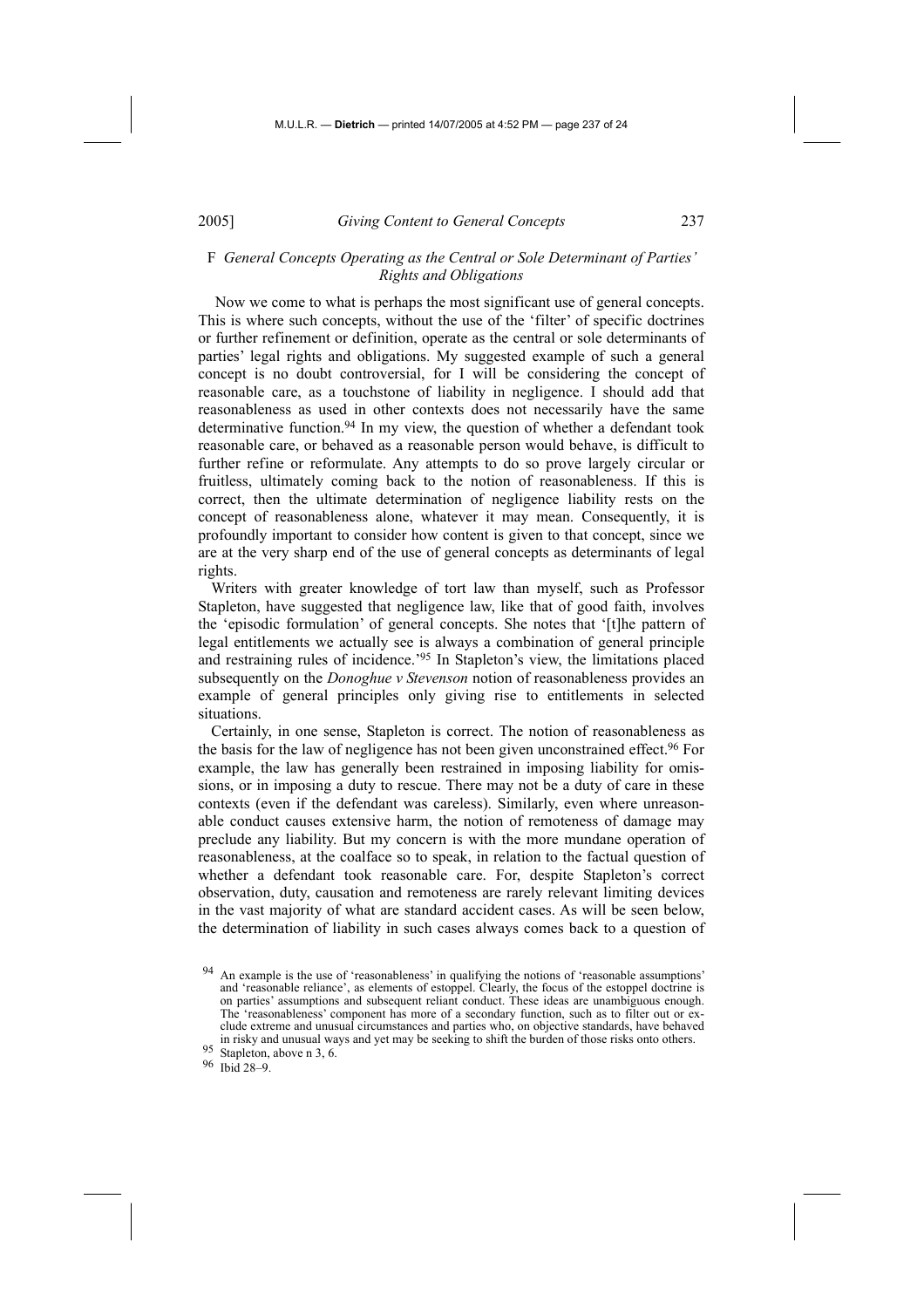whether 'reasonable' care was taken. Attempts at further refinement break down. We ultimately return to 'reasonableness' as the central, even sole, criterion for liability.

To support this conclusion, let us look at attempts to further refine notions of reasonable care, as conduct consistent with that of a reasonable person in the circumstances. Mason J's classic statement of the law in *Wyong Shire Council v Shirt* notes that a determination of whether a reasonable person ought to have taken a particular precaution against a foreseeable risk requires 'a consideration of the magnitude of the risk and the degree of the probability of its occurrence, along with the expense, difficulty and inconvenience of taking alleviating action and any other conflicting responsibilities which the defendant may have.'97 This is generally described as the calculus of negligence and for torts students is often formulated in more shorthand form as the 'gravity of harm', the 'probability' (of risk), the 'burden' or 'practicability' (of precautions), and the social justifiability or utility (of conduct). Indeed, the first three considerations have sometimes been described in terms of an algebraic formula: liability depending on whether Burden is less than the Probability multiplied by Gravity ( $B < P \times G$ ).<sup>98</sup>

Torts teachers will be familiar with the situation where students are given a simple fact scenario (perhaps from a case) with which they are unfamiliar in order to analyse whether the defendant was negligent. A useful illustration is *Jaenke v Hinton*<sup>99</sup> in which the issue was whether an occupier of land was negligent in leaving a garden hose on the front lawn. The milk delivery lady, who regularly hurried across the lawn in the pre-dawn gloom, tripped over the hose and sustained an injury. Was the occupier negligent? One can usually observe a range of responses from students, but there are two extremes. There are those students who merely assert that the occupier was, or was not, negligent because 'she should not have done that', or because 'the occupier did nothing wrong'. At the other extreme there will be the hardworking, diligent students who will seek to apply all that they have read. They will consider the four factors in *Wyong* to determine negligence, discussing each in considerable detail (including ones that may not have much relevance). Ironically, there is no guarantee that the second type of students are any more likely to be 'correct' in their answer (in that their answer approximates that reached by the courts in similar/same fact situations) than those who merely assert their conclusion.

Why is this? I would suggest it is because the *Wyong* formulation provides guidance only. The calculus of negligence variables cannot necessarily be weighed up against each other. It is like comparing apples and oranges. Even if they *were measurable* in the same units or dollars, it would be impossible to accurately provide values for these variables.

<sup>97 (1980) 146</sup> CLR 40, 47–8 ('*Wyong*'). Cf recent legislative reformulations in each state's civil

<sup>&</sup>lt;sup>98</sup> Cf *United States v Carroll Towing Co*, 159 F 2d 169, 173 (2<sup>nd</sup> Cir, 1947) (Learned Hand J). 99 [1995] Aust Torts Reports ¶81-368.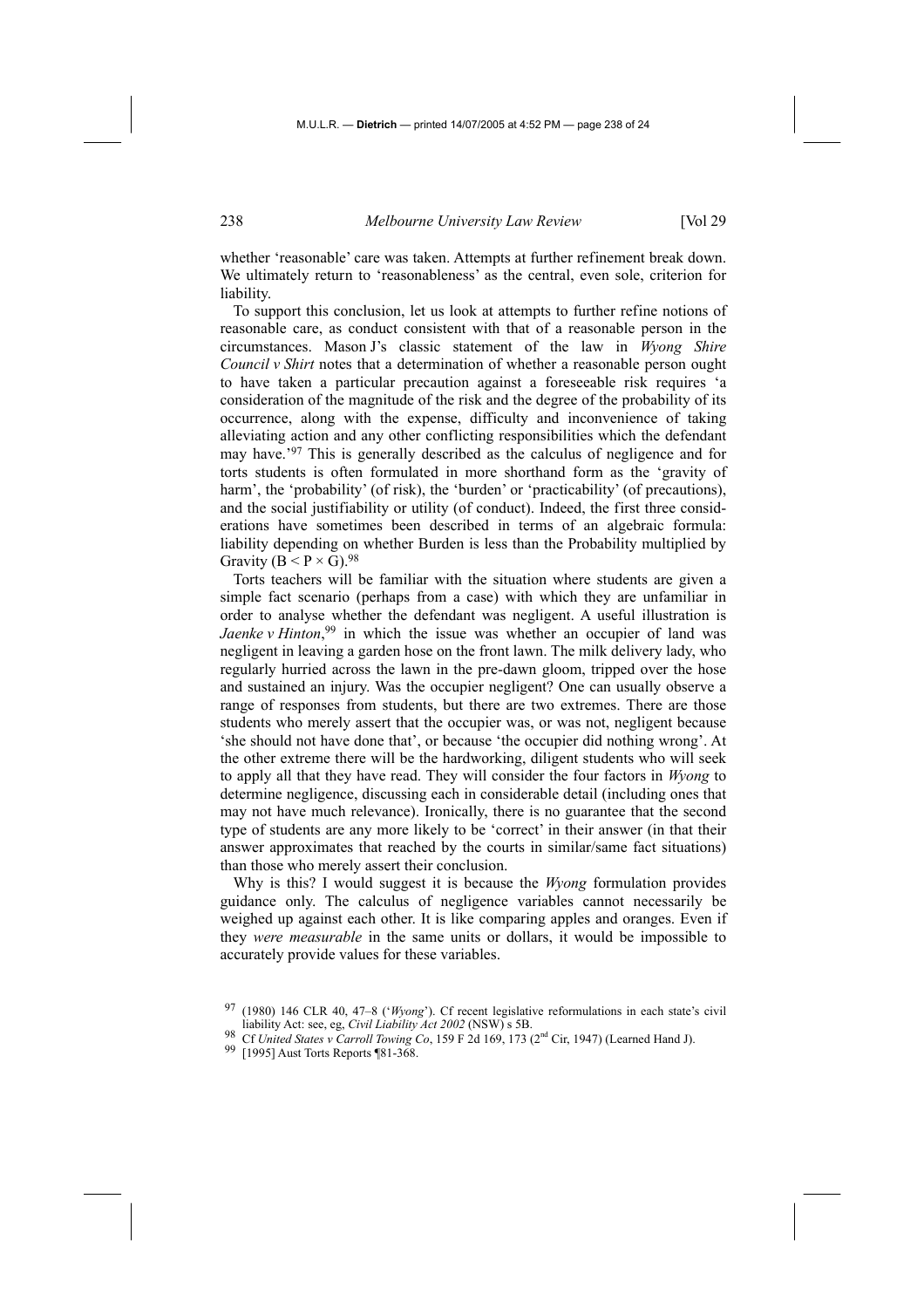So how then is content given to the concept of reasonable care? How is a decision made that a party did not take reasonable care? Ultimately, I suggest, we come back to nothing other than the general concept of reasonableness itself. The calculus of negligence may allow us to better articulate our conclusions, but our conclusions are not drawn from those factors. In this context, the general concept permits, indeed requires, an appeal to common sense, social, personal (and judicial) experience, social norms and intuition.100 Consideration of the *Wyong*  reformulation does not alter the intuitive basis for decision making here.<sup>101</sup> Indeed, without any disrespect, it might be suggested that the occupier in *Jaenke v Hinton* was held not to be negligent in part because the Queensland Court of Appeal judges themselves leave their garden hoses lying about.

Undeniably, more concrete political and moral values may also intrude into judgements about the reasonableness of conduct. Consider the High Court's decision in *Derrick v Cheung*. 102 In that case, the High Court allowed an appeal by a driver against a finding of negligence where a child had emerged from between two parked cars and ran onto the road. The appellant driver had been driving within the speed limit and there was no evidence of any forewarning of the child's actions; there was thus no basis on which a finding of negligence could be made. One gets the impression that the Court, in reaching that conclusion, was as much reaffirming the fault basis of negligence generally as making a decision on the facts of the case. Encroachments upon these fault-based theoretical foundations of negligence are, I suspect, in part a product of decisions by judges who are well aware of the theory, but also recognise the limits and flaws of our torts system and the lack of any alternative accident compensation

<sup>100</sup> On the role of some of these considerations in judicial decision-making, see Justice Michael Kirby, 'Judging: Reflections on the Moment of Decision' (1998) 18 *Australian Bar Review* 4.

<sup>101</sup> Further support for this conclusion can be derived from both the sheer number of appeals to the High Court and state courts of appeal on questions of breach of standard of care, as well as the often sharp divisions (and narrow majorities) for the ultimate determinations. Consider, eg, the 3:2 decision in *Woods v Multi-Sport Holdings Pty Ltd* (2002) 208 CLR 460. Similarly, in *Dovuro Pty Ltd v Wilkins* (2003) 215 CLR 317, the High Court by a 5:2 majority overturned a finding of breach of duty of care by both the trial judge and a 2:1 majority of the Full Court of the Federal Court. As Kirby J acknowledged, in 'what was substantially a contest of fact, this Court [was] invited to substitute its own factual evaluation for that reached by the primary judge' and that once again in the High Court 'a different view [was] taken about the proof of the negligence of the defendant': at 342 (citations omitted). So many of the cases on appeal to the High Court are from the New South Wales Court of Appeal that Harold Luntz has remarked that 'one comes away with the impression that a Court dominated by justices from New South Wales is concerned to put decisions of the New South Wales Court of Appeal right, often on points of interest to that jurisdiction only': Harold Luntz, 'Round-Up of Cases in the High Court of Australia in 2003' (2004) 12 *Torts Law Journal* 1, 18. Regrettably, some of the appellate decisions do not just reconsider issues as to the inferences to be drawn from primary questions of fact (such as whether the standard of reasonable care was or was not breached) but as to the findings of primary fact themselves. See, eg, the question of fact at the centre of the lengthy judicial proceedings in *Fox v Percy* (2003) 214 CLR 118. The process of evaluating breaches of duties of care becomes all the more intuitive and impressionistic when courts seek to compare different breaches, such as when considering the contributory negligence of a plaintiff in order to apportion liability between the plaintiff and defendant.<br><sup>102</sup> (2001) 181 ALR 301.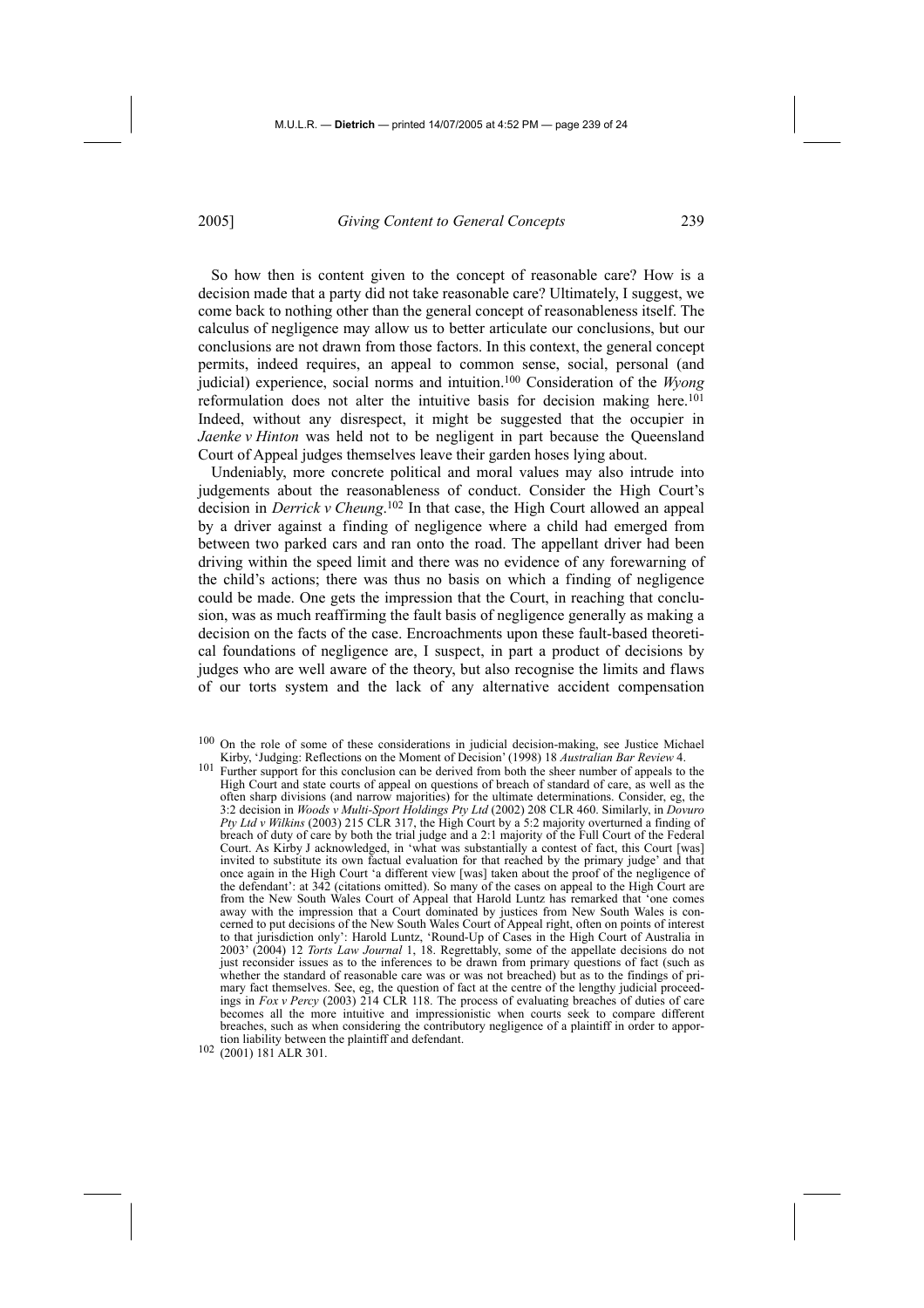scheme.<sup>103</sup> Such judges, perhaps as a matter of emotional sympathy for plaintiffs or (unstated) rebellion against the existing system, are willing to find fault where none, morally, may exist.

If I am correct in describing reasonableness as having perhaps the most significant determinative role of all the general concepts under consideration, it is ironic that it is one that has not been subject to widespread academic attacks about fears of uncertainty, discretion and idiosyncratic decision-making. Yet, even leaving aside political and moral values, differing intuitive responses and perceptions of common sense will give rise to different conclusions about the reasonableness of a defendant's conduct, including in relation to mundane issues such as garden hoses. Kirby J's observations about 'conscience', quoted above, again come to mind.104

Professor Birks has stated that:

There is no future for the gut reaction, nor for any form of mystical 'experience' which inarticulately claims the right to trump good intellectual order. … So, even if there were a historical warrant for intuitive decision-making in the name of conscience, there would be no room for it in the modern world.<sup>105</sup>

He went on to add that some lawyers might 'think that conscience, alias intuition, alias gut reaction, can suffice. Every argument [however] which rests on words of unanalysed approbation and disapprobation is in some degree a rejection of the rule of law.'106

But is this necessarily always the case? Are common sense and intuition the hated enemies of justice and of rational law? Is not 'reasonable care' itself an appeal to common sense and intuition? Is not 'justice' such a complex, deeply-rooted human sentiment that we can only ever imperfectly give effect to it through legal rules and principles? Should we accept that fundamental contradiction, the paradox that to achieve justice we may occasionally have to recognise the limits of rationality; not abandon attempts at explanation altogether, but accept that explanations may be *imperfect* ways of articulating our reasons for decisions?

It is curious that Birks was unrestrained in his attacks on 'conscience', but did not similarly criticise the use of 'reasonableness'; a concept that, it can be argued, plays a considerably greater determinative role in the law. Perhaps this is because the former concept more openly acknowledges some role for intuition.

<sup>103</sup> An alternative is a no-fault accident compensation scheme, as in New Zealand: see *Injury* 

<sup>&</sup>lt;sup>104</sup> Tanwar Enterprises Pty Ltd v Cauchi (2003) 201 ALR 359, 381.<br><sup>105</sup> Birks, 'Equity, Conscience, and Unjust Enrichment', above n 26, 21.<br><sup>106</sup> Ibid 22. Cf Kirby, above n 100, who acknowledges the role of intuition in Does this make his Honour a dangerous threat to our very legal order?